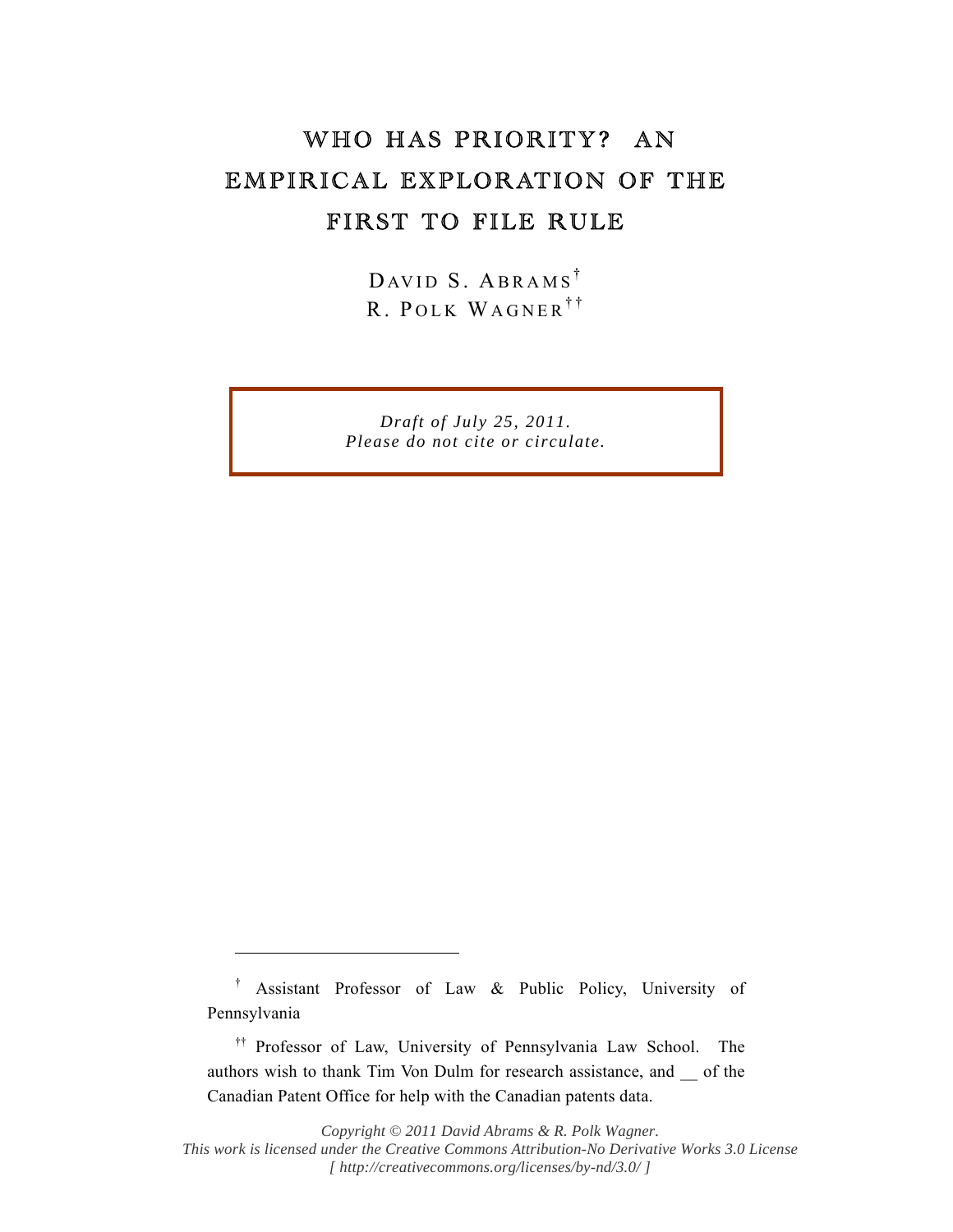### ABSTRACT

 Recently a bill was introduced into the U.S. House of Representatives that could lead to the biggest change in U.S. patent law in over 50 years. One of the important components of the bill is changing the way patent priority is determined. Unlike all other centers of innovation, the U.S. uses a "first to invent" method rather than "first to file". Opponents of the change argue that first to file disadvantages small inventors and leads to lower quality patents. Those in favor emphasize the clarity and administrative simplicity of first to file. While there has been some theoretical work on this topic, in this paper we use a natural experiment in Canada to shed the first empirical light on the question.

 Our analysis uses a difference-in-difference framework to estimate the impact of the Canadian law change on small inventors. We obtain data on hundreds of thousands of patent grants from the Canadian IP Office as well as the US Patent and Trademark Office. We find a significant drop in the fraction of patents granted to small inventors in Canada around the time of the law change, and a much smaller contemporaneous decline in the U.S. The results are robust to several different specification checks. In work currently in progress, we additionally examine measures of patent application quality, including number of citations, and use variation by patent class to get further purchase on the impact of the priority system. The findings from this paper should be informative as the U.S. considers this major patent reform.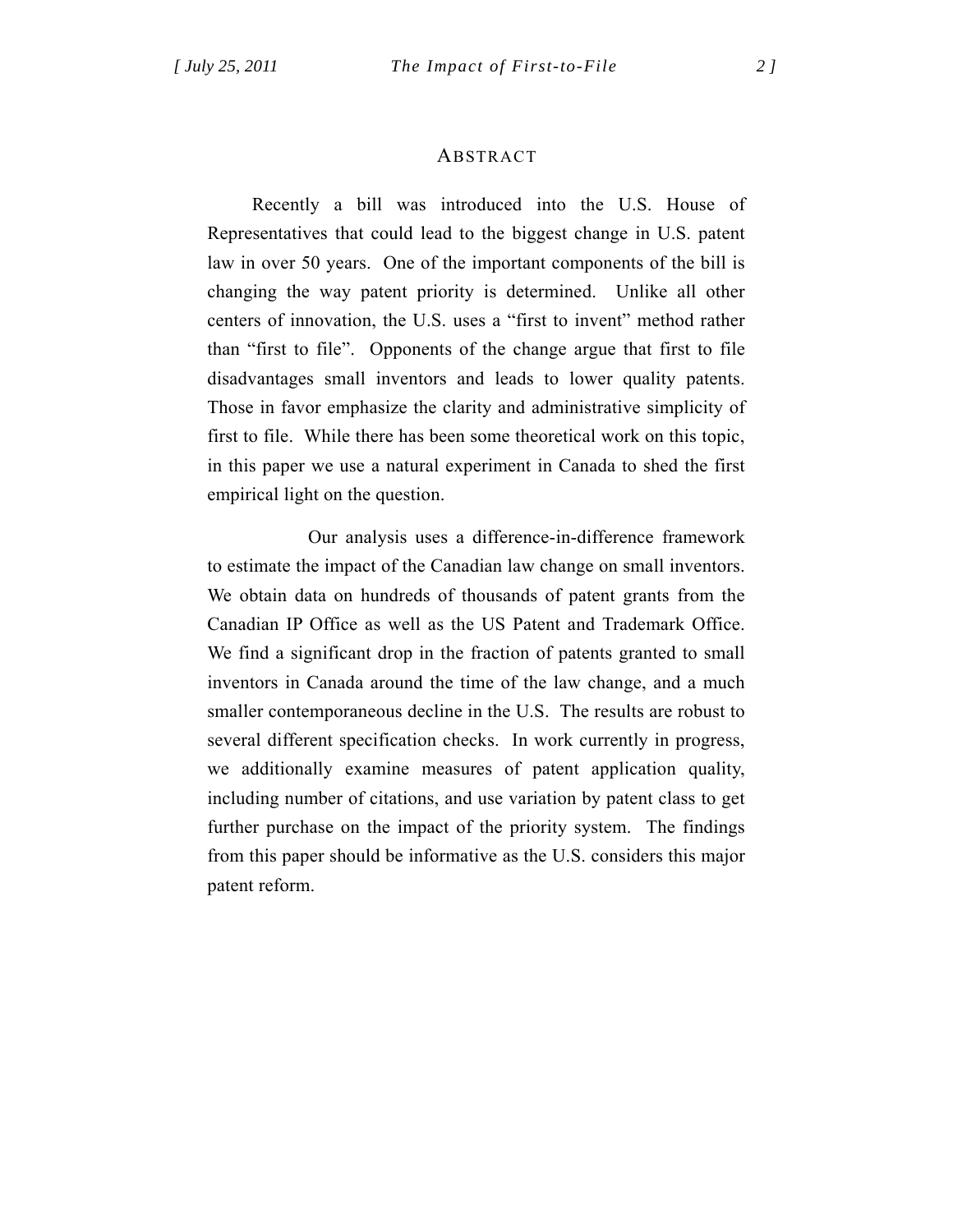#### INTRODUCTION

In the Spring of 2011, the United States Senate and House each passed similar versions of the America Invents Act, perhaps the most sweeping patent reform effort since  $1952$ .<sup>1</sup> One of the most significant pieces of the law's changes is the end of what has been for some time a uniquely American tradition in patent law — the "firstto-invent" system of patent priority rules. Until now, the US has been the only country to deviate from the "first-to-file" system used elsewhere<sup>2</sup>

The reasons for the U.S.'s outlier status are complex,  $3$  and perhaps most importantly — not based on empirical research about the actual impact of a first to file versus a first to invent rule. The study we present here is intended to help fill that gap, to provide some insights into what as switch to first to file might mean. By carefully analyzing the shifts in patenting behavior the last time a major industrialized nation — Canada — switched from first to invent to first to file, we suggest that such a switch will reduce the patenting behavior of individual inventors, although whether this is ultimately good for innovation policy or not is a question our study cannot answer.

Patent priority rules establish who (especially among competing inventors) has the right to receive a patent on an invention. At first blush, this seems a remarkably simple question: the inventor should receive the patent grant. But the situation becomes much more

 $\frac{1}{\text{}}$  [cite]

 $2$  In 1998, the Philippines switched to a first-to-file system, leaving the U.S. as the last country with a first to invent system. Canada's switch in 1989 is regarded as the last major industrialized nation to switch — a fact which we exploit for our study.

 $3$  Lemley & Chien have a good section on this. See also Mossinghoff and others.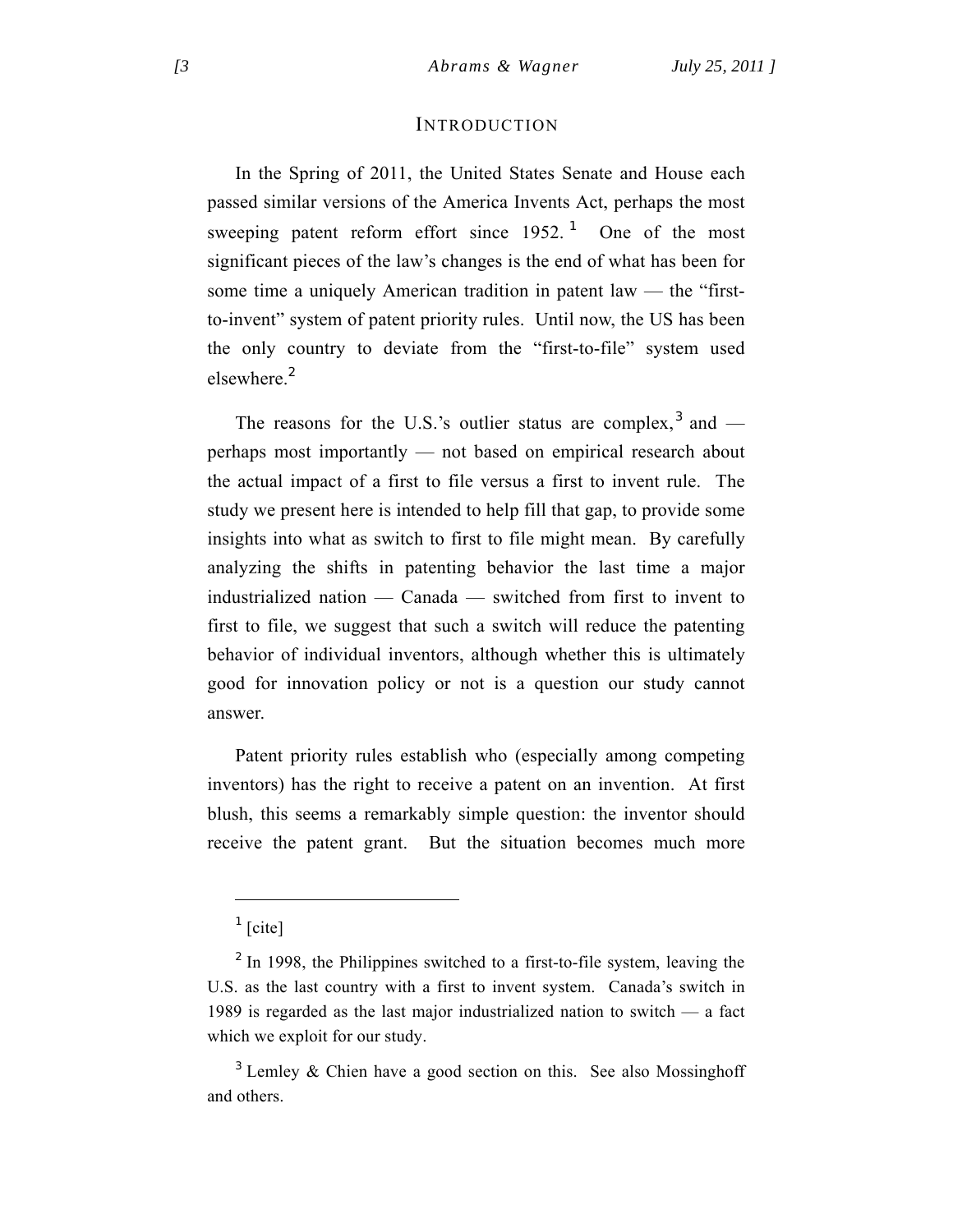$\overline{a}$ 

complex when there are multiple inventors independently working in the same area of technology: only one can receive the patent grant. And while it is simple to establish a basic first-in-time rule — the first inventor gets the patent rights — the question is what act triggers the establishment of the rights. This, then, is the basic difference between the US first-to-invent system (FTI system) and the first-to-file system (FTF system) used everywhere else. In the US FTI system, the first "inventor" is given the patent rights, while elsewhere the inventor who first files her application at the patent office will receive the rights. The primary arguments in favor of a first to invent system are (1) that it is more fair, in the sense that it is most likely to grant the rights to the truly *first* inventor, rather than the one who got to the patent office first, (2) that it enables prospective patentees to perfect their invention, application, and/or consider commercial viability prior to filing, and (3) that it prevents larger, well-resourced companies from gaining a systematic advantage in patenting by reaching the patent office first. The arguments in favor of a FTF system are (1) significant administrative simplicity and (2) additional inducement for early patent applications.<sup>4</sup>

As noted above, there is virtually no empirical work on the question of the impact of the FTF rule. Our strategy here is to use a law change in 1989 in Canada to examine the effects of the priority rules on individual inventors. More specifically, in 1989, Canada switched away from a US-style (indeed, almost identical to the US) FTI system to a FTF system, providing a natural experiment of sorts on the effect of such a change. By comparing the change in share of patenting by individual inventors in Canada before and after the law change with the change in share of individual inventors in the US during the same time period, we can isolate and measure the impact of the FTF switch on individual inventors. In doing so, we find strong evidence that the law change reduces patenting behavior by individual

<sup>&</sup>lt;sup>4</sup> Early patent applications mean earlier disclosure of inventions to the public, as well as earlier expiration of the patent rights themselves.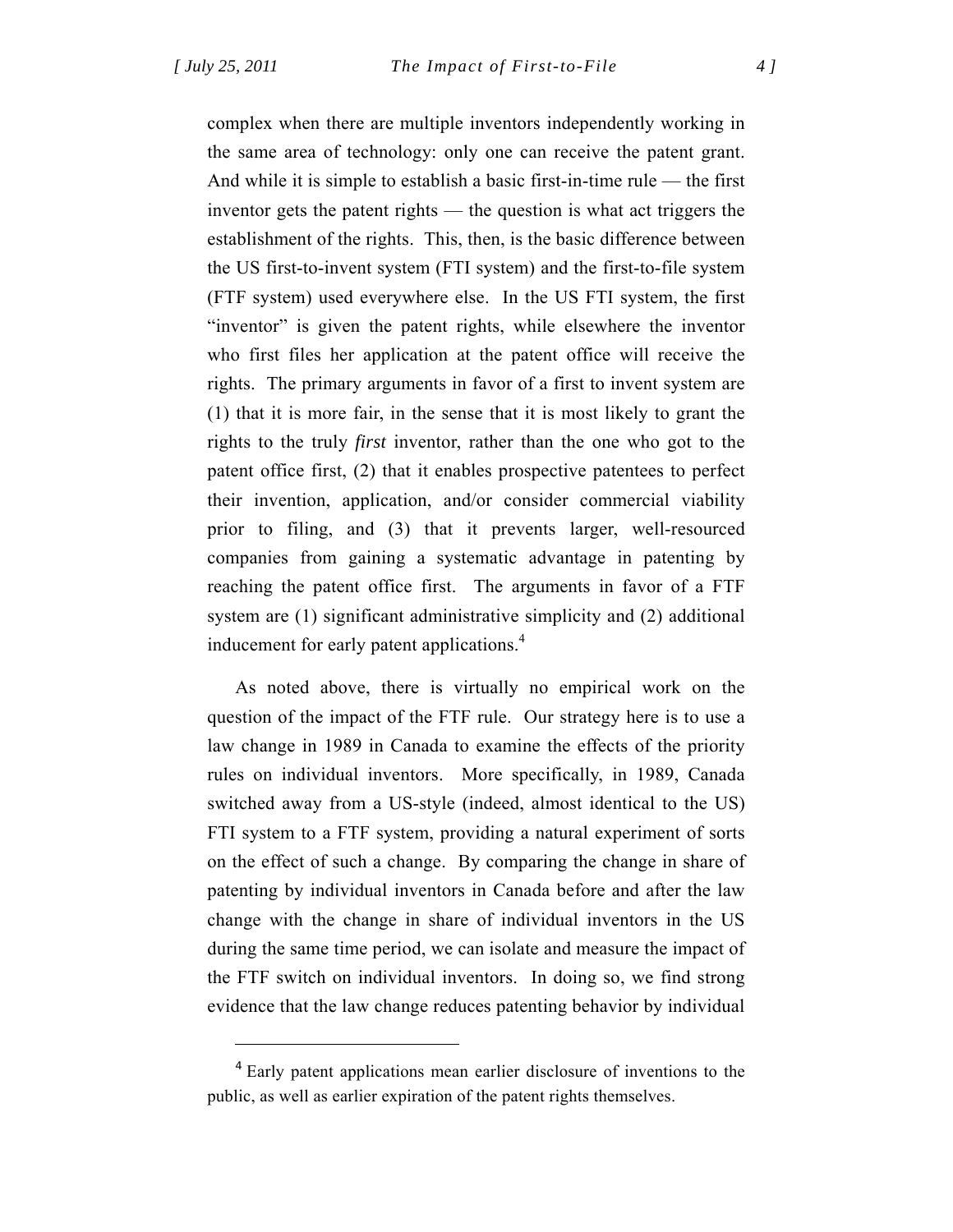inventors, implying that some critics of the FTF rule may be at least partially right — though the net policy implications are not so clear.

—<br>————

The balance of the paper moves in four parts. In Part II, we detail the policy questions and legal details surrounding the FTI versus FTF systems, as well as the Canadian law change that prompts our study and prior related literature. In Part III we describe our datasets and data collection process. In Part IV we detail the empirical strategy we undertook, and present the main results. Part V explores some possible shortcomings of our analysis, and seeks to address the main objections to our results. We end with a brief conclusion with discussion of the possible policy implications and suggestions for further research.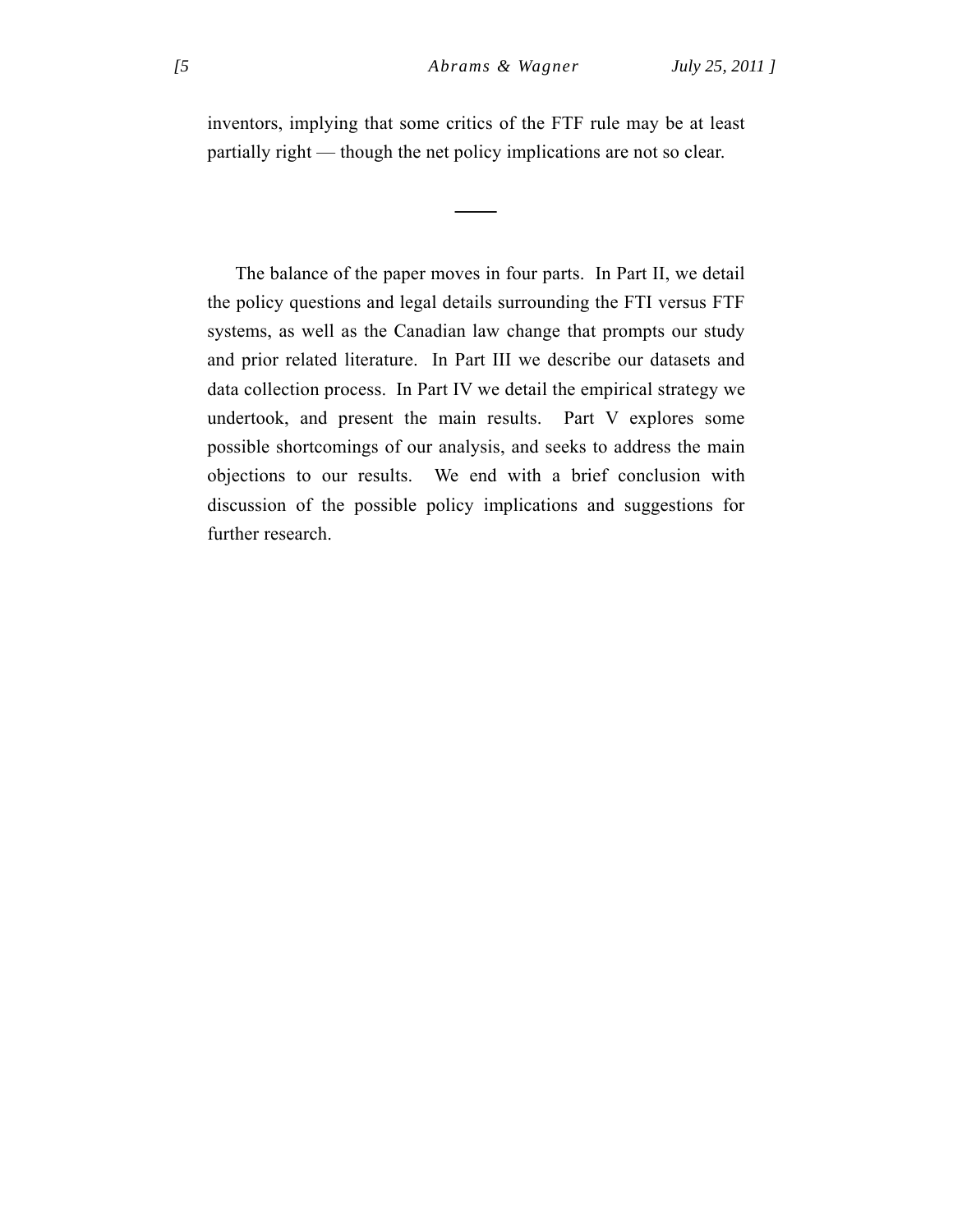## II

## FIRST TO INVENT VS FIRST TO FILE: A PRIMER

## *A. The US System: First to Invent*

The U.S. patent priority system is established in 35 U.S.C. §  $102(g)$ , which reads in relevant part:

 A person shall be entitled to a patent unless - … before such person's invention thereof, the invention was made in this country by another inventor who had not abandoned, suppressed, or concealed it. In determining priority of invention under this subsection, there shall be considered not only the respective dates of conception and reduction to practice of the invention, but also the reasonable diligence of one who was first to conceive and last to reduce to practice, from a time prior to conception by the other.

This section has been interpreted by the courts to mean that the patent grant is given<sup>5</sup> to a prior inventor (who did not abandon, suppress, or conceal the invention), if that prior inventor can show (1) a first reduction to practice of the invention, or (2) a first conception of the invention, plus reasonable diligence from that time until a time just prior to conception by another. <sup>6</sup> The filing date of the applications, then is not determinative — though the first filer has important evidentiary advantages in these proceedings.

 $<sup>6</sup>$  [cites]</sup>

<sup>&</sup>lt;sup>5</sup> Note that there are two possible procedural postures of priority contests. In the first — known as an "interference", — the USPTO will conduct a proceeding under 35 U.S.C.  $\S$  102(g) to determine which of those who filed applications claiming the same subject matter will receive the patent grant. In the second, during post grant litigation, a court will determine whether the provisions of  $\S 102(g)$  have been violated, and thus whether the patent is invalid because of a prior inventor.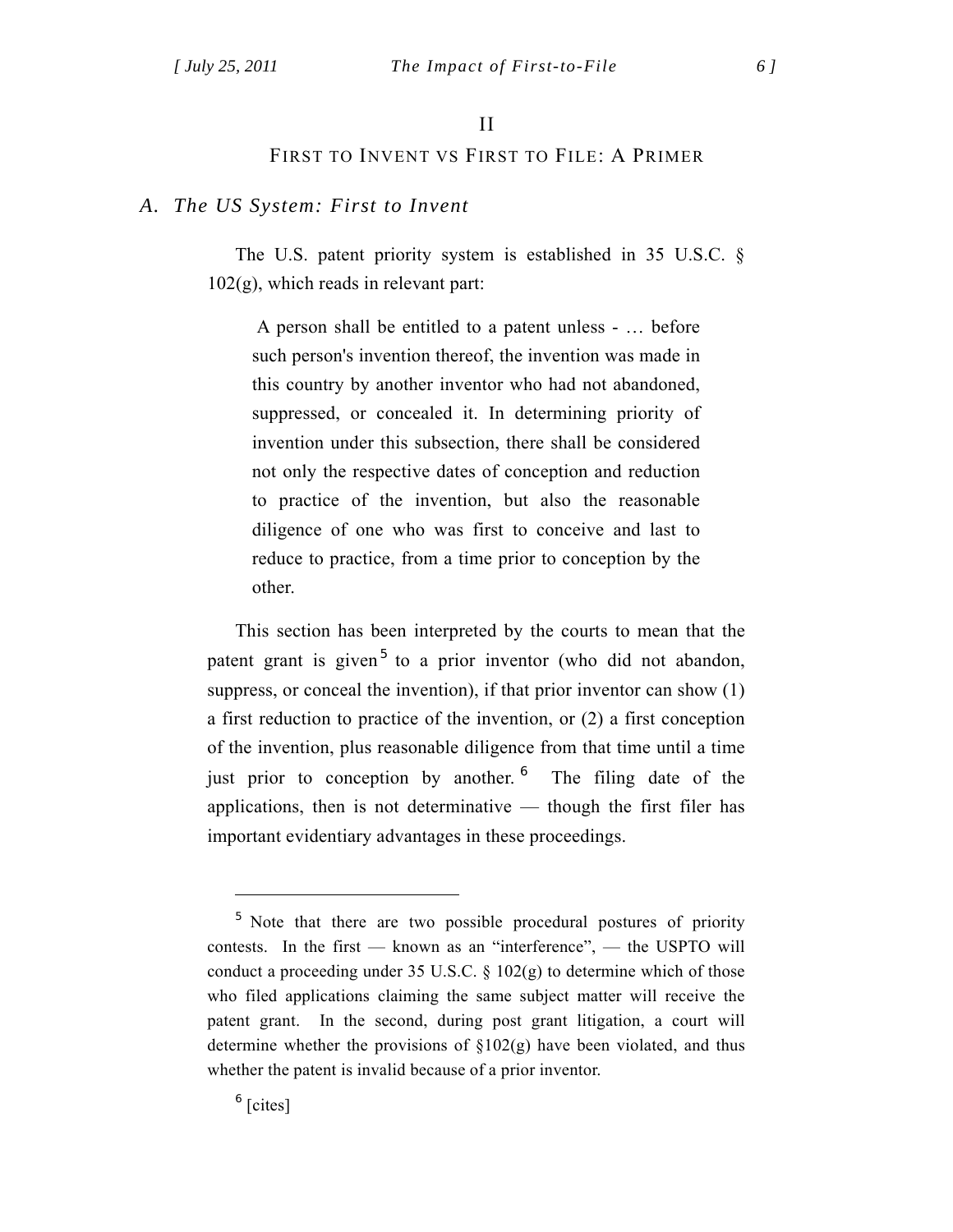As established in  $\S 102(g)$ , the patent priority rules are highly complex, involving careful definitions of what terms such as "reduce to practice", "conception" and "reasonable diligence" mean. (Not to mention abandonment, suppression, or concealment.) In addition, there are substantial evidentiary complexities: the junior party bears the burden of proof, and corroborating evidence is always required in these areas.

## *B. The First-To-File Rule*

By contrast to the FTI rule, the FTF system is (relatively) simple and straightforward. For example, the Canadian rule states:

§ 28.2 (1)

The subject-matter defined by a claim in an application for a patent in Canada … must not have been disclosed … (c) in an application for a patent that is filed in Canada by a person other than the applicant, and has a filing date that is before the claim date. $\frac{7}{2}$ 

There are other provisions that deal with contemporaneously filed applications claiming priority to earlier applications (or foreign applications), $8$  but the basic thrust is the same: the patent right goes to the first inventor who files her application with the patent office.

## *C. Policy Questions*

There are important policy questions related to a shift to a first-tofile system. Chief among these is whether a first-to-file system discriminates against individual inventors, small businesses, or nonprofits, rendering them less likely to obtain effective patent protection than larger organizations. (A weaker version of this question is whether the current U.S. first-to-invent system in fact favors such

<sup>7</sup> Canadian Patent Law, § 28.2

 $<sup>8</sup>$  [cites]</sup>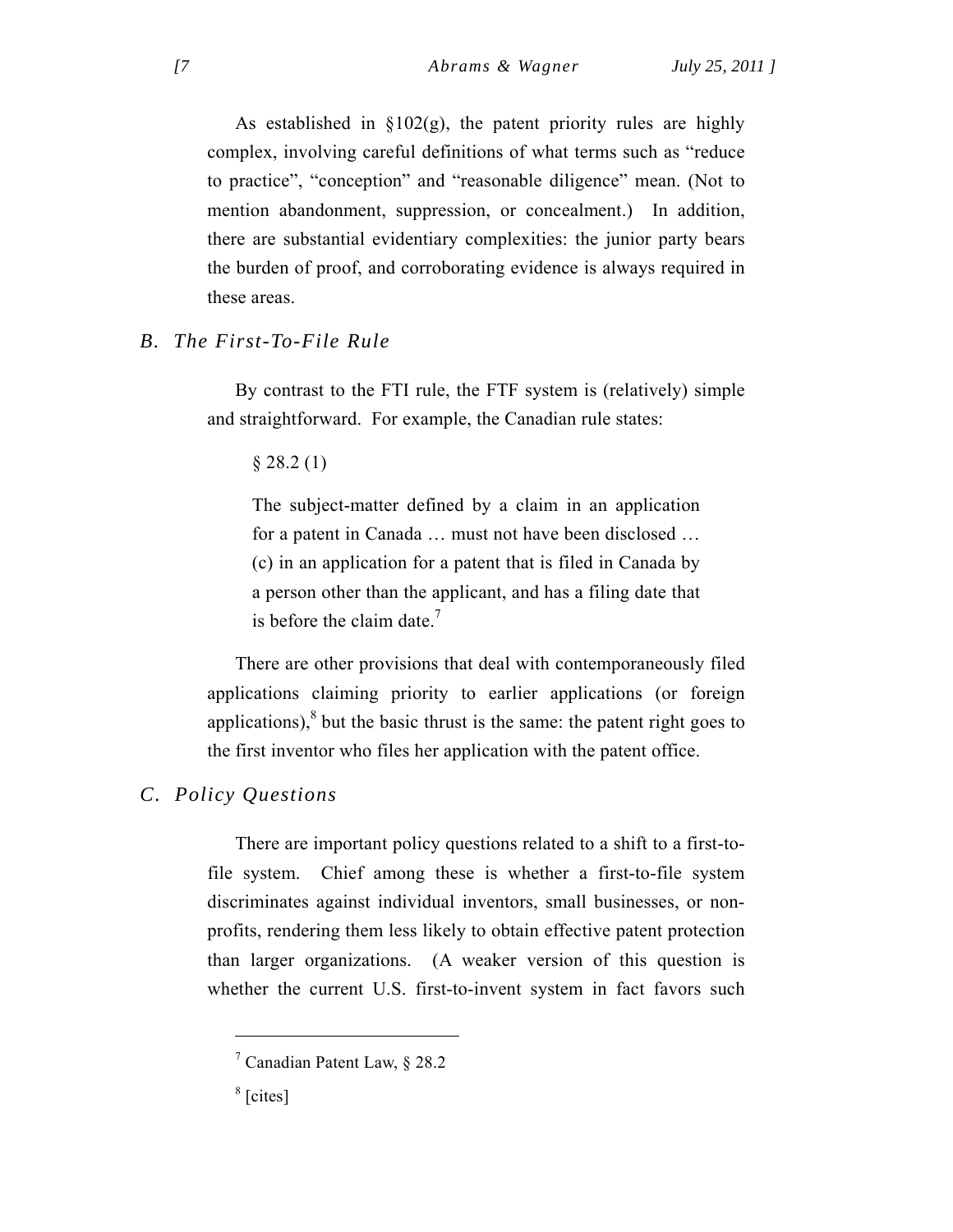$\overline{a}$ 

entities.) The suggestion is that a first-to-invent system — which necessarily allows a later applicant to obtain the patent rights to an invention first claimed in an earlier application by another inventor allows those with fewer resources (e.g., individuals, small business, and non-profits) to obtain patent protection without the need to "rush" to the door of the patent office. There are good reasons to believe that organizations with more resources will be, on balance, more able to file patent applications quickly. At the simplest level, the cost of patenting is likely to be less of a concern for larger organizations. Further, additional resources means more patent attorneys or agents can be dedicated to drafting and filing applications. The inventors themselves may be more able to redirect the time required by the patent application process away from their other duties. Larger organizations may have routinized patenting procedures, designed to yield rapid applications. Smaller organizations and individuals, with constrained patenting resources, may wish to wait until the commercial potential of an invention is clearer prior to filing. Each of these factors, and likely several more, at minimum raise a serious question about the effect on individual inventors and small businesses of a change to the first to file system.

It is important to understand, however, that the rules of patent priority are far from the only set of incentives operating on a putative patentee's decision on whether to patent, and when. Indeed, while the current first-to-invent system may at first glance seem to encourage waiting to apply for a patent (or at least not penalize it), the rules themselves do the opposite. For example, the first applicant in a priority contest (known as the "senior party") gains a presumption that she is the first inventor, forcing the later filer (the "junior party") to present proof of an earlier invention date.<sup>9</sup> Furthermore, other critical patent rules, most prominently those related to prior art,

 $9^9$  See 35 U.S.C. § 102(g). As studies of interference proceedings have found, the junior party does win nearly half the time, so this advantage is plainly not dispositive.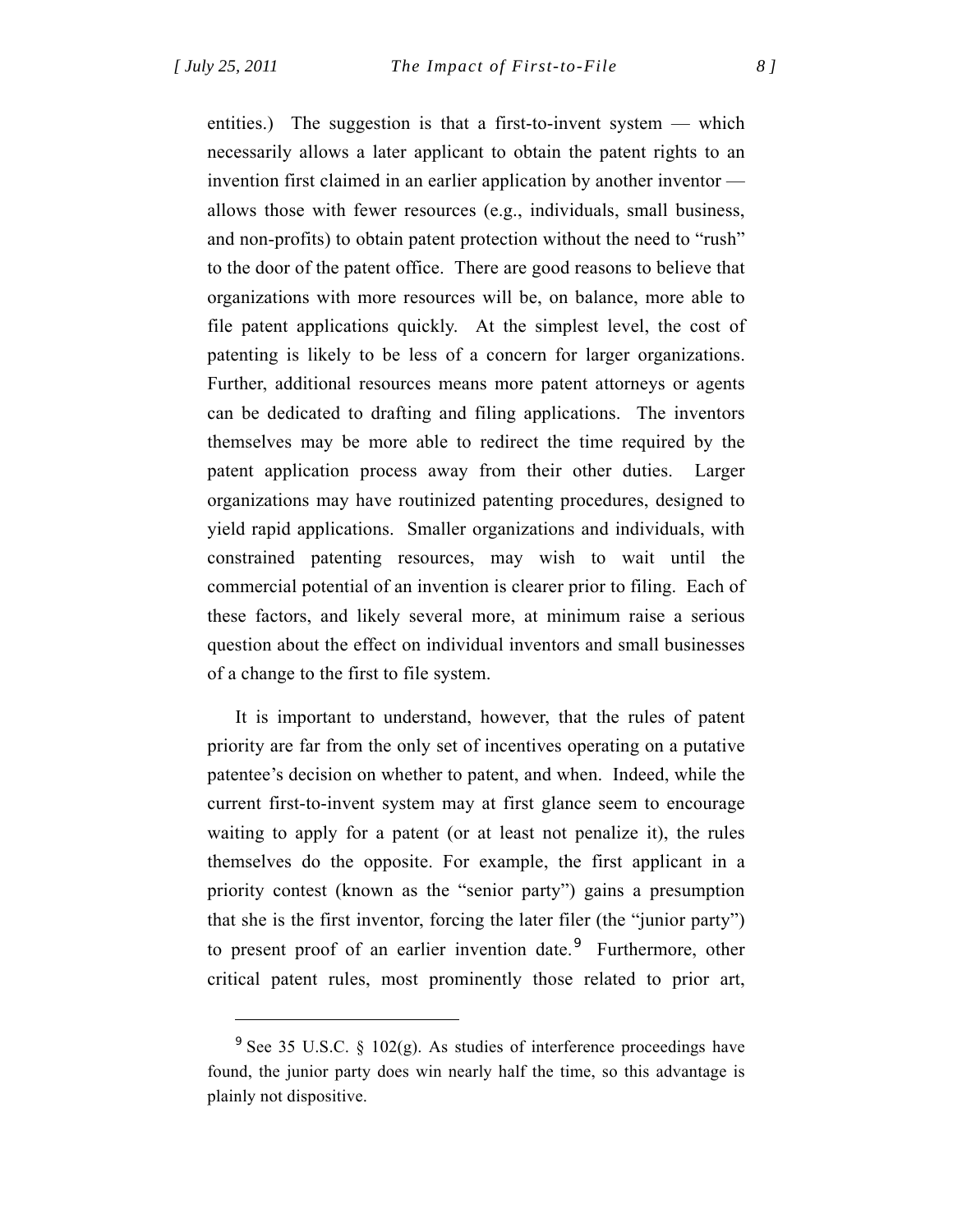strongly weigh in favor of an early filing — simply, the earlier the filing date, the less prior art will be available.<sup>10</sup> Thus, while the firstto-invent rules offer an important benefit to later patent applicants, their incentive effect is likely to be muted by other, countervailing, incentives built into the patent system.

On the other hand, it is clear that the patent priority rules do matter, significantly. Several scholars have analyzed the results of priority contests under 35 U.S.C. § 102(g), and found that junior parties — later filers of applications — win over 40 percent of the time, a somewhat surprising number, given the evidentiary advantages given to the first applicants. Interestingly, the size of the parties seem to have relatively little effect on the win rates in priority contests.

This question has more than distributional import. Although it has been clear for some time that the rate of individual patenting has been decreasing in the US over time, it is widely understood that individuals and small entities have an important impact on the innovation ecosystem — perhaps an outsize impact. This is for several reasons. First, there is some evidence that the inventions from smaller entities are more likely to be "disruptive" in nature, moving the pace of technological change forward. Second, in some industries, such as high technology and pharmaceuticals, small companies and individuals serve as important innovative inputs into larger, established companies. Finally, even if small entities are no more effective than their larger counterparts at innovation, the distribution of patent rights — and thus marketplace power — has important consequences.

This is not to suggest that we have a firm view on the value of innovations by individuals and small firms versus large companies, nor that we take a position regarding the wisdom of the change to a first-to-file rule. Our point here is to note that there is good reason —

<sup>10</sup> See, e.g., 35 U.S.C. § 102(a), (b).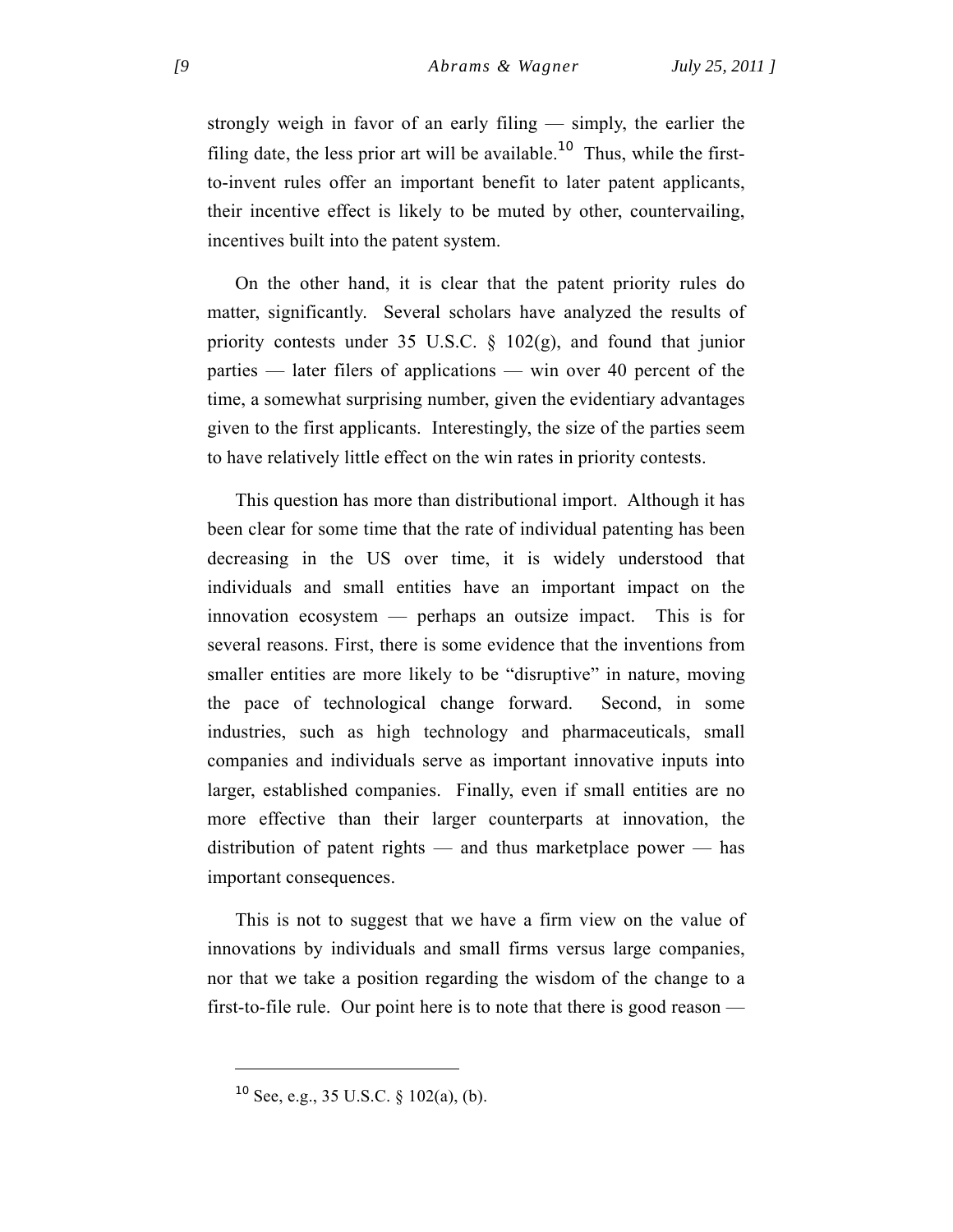and sound evidence — to suggest that if the first-to-file rules indeed disproportionally impact small entities, that is likely to have important changes in innovation. In short, this is an important policy change that appears to have potential impact on long-run innovation.

## *D. The Canadian Law Change*

In 1986, *An Act to Amend the Patent Act and to Provide for Certain Matters in Relation Thereto* was introduced in Canada.<sup>11</sup> The bill passed the House of Commons on May 6, 1987 and the Senate on November 19, 1987. The law changes became effective on October 1, 1989. Patent applications filed prior to October 1, 1989 were processed under the FTI rules, while applications after that date were processed under the new rules.

For our purposes here, the important change was the shift from a FTI system to the current (in Canada) FTF system noted above. Prior to the enactment of the changes in 1989, Canada's patent priority system was similar to the current US system, including a procedure (called a "conflict proceeding") to sort out the priority of co-pending applications.

The 1986 and 1987 patent reform acts also include other important changes to the patent law, some of which we discuss in detail below. For one, the patentability of pharmaceutical drugs was confirmed.<sup>12</sup> For another, the patent term was changed from 17 years from the date of issue to 20 years from the date of filing. <sup>13</sup> And finally, maintenance fees were introduced, requiring annual payments by both

<sup>&</sup>lt;sup>11</sup> An Act to Amend the Patent Act and to Provide for Certain Matters in Relation Thereto, R.S.C. 1985 (3<sup>rd</sup> Supp), c. 33 [hereinafter 1987 Amendments]

 $12$  [cite]

 $13$  [cite]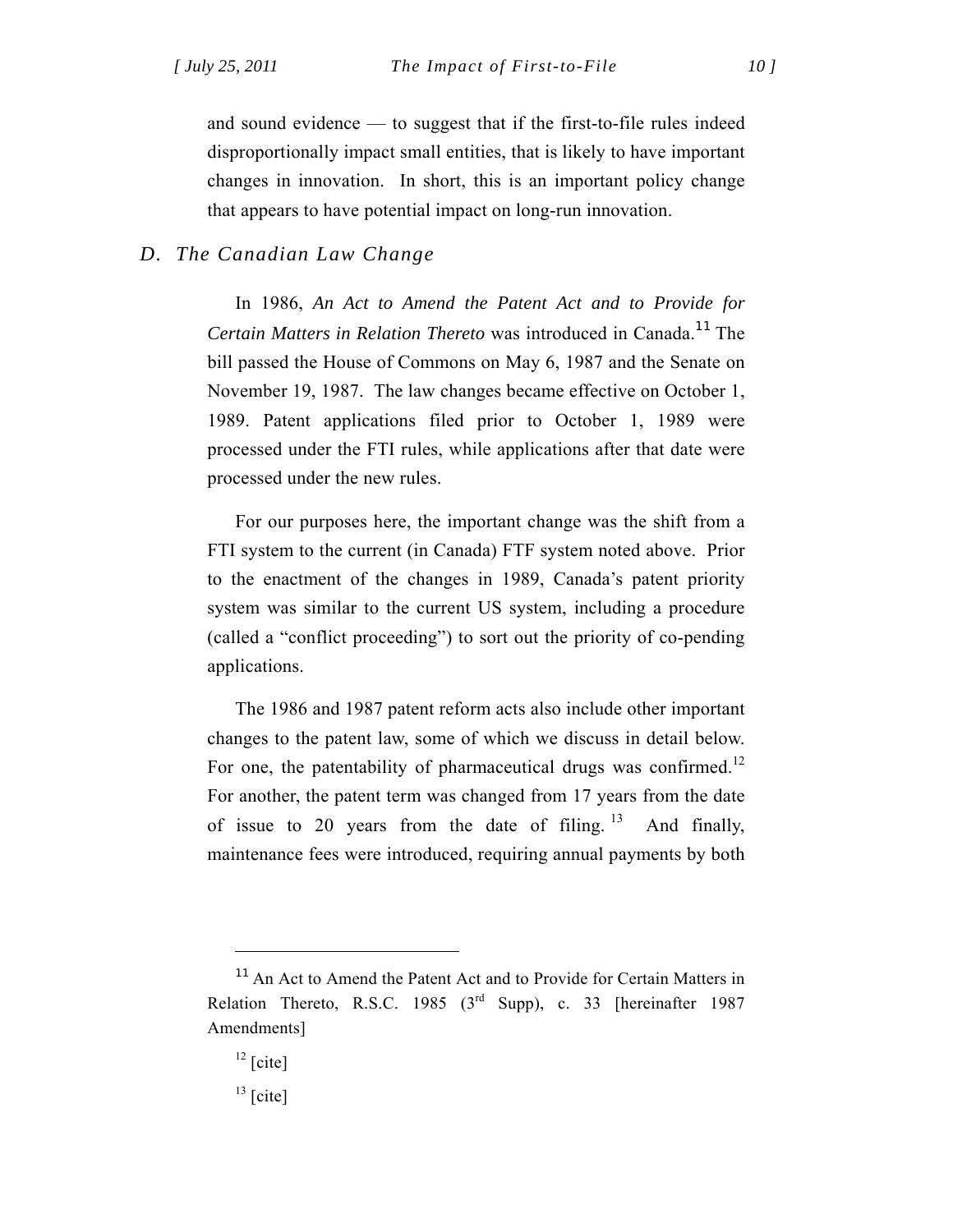applicants and grantees to maintain their applications and patents, respectively.<sup>14</sup>

## *E. Prior Literature*

Most prior studies investigating the effect of the first-to-file system in the US have been based on data gathered from "interference" proceedings — the complex system implementing the first-inventor priority rules found in 35 U.S.C. § 102(g). In general, these studies have documented little if any impact related to entity size in the current first-to-invent system. For example, Mossinghoff (2005) found no evidence that small entities are advantaged by the FTI system, and indeed concludes that in some ways small entities are disadvantaged by the current system.<sup>15</sup> Specifically, he gathers data on interference proceedings from 1983-2004, and finds that small entities took advantage of the FTI system (by winning an interference contest despite filing an application second) slightly fewer (286 times) than the number of times that such entities were disadvantaged (289 times) by the FTI system (by losing an interference contest despite filing first).<sup>16</sup> Breaking the results out by type of entity, he finds that individual inventors in particular gain no advantage from the FTI system, being disadvantaged about 20 percent more of the time than

 $14$  [cite]

<sup>&</sup>lt;sup>15</sup> Specifically, he argues that interference proceedings, which are complex and lengthy, favor larger entities. See Gerald J. Mossinghof, 87 J. Pat. & Trademark Off. Soc'y 514, 520 (2005). Lemley and Chien confirmed in their study that large entities initiate interference proceedings more than small entities, and reach a similar conclusion. See Mark A. Lemley and Colleen V. Chien, 54 Hastings L. J. 1299, 1323 (2003).

<sup>&</sup>lt;sup>16</sup> Mossinghoff, supra note , at 517.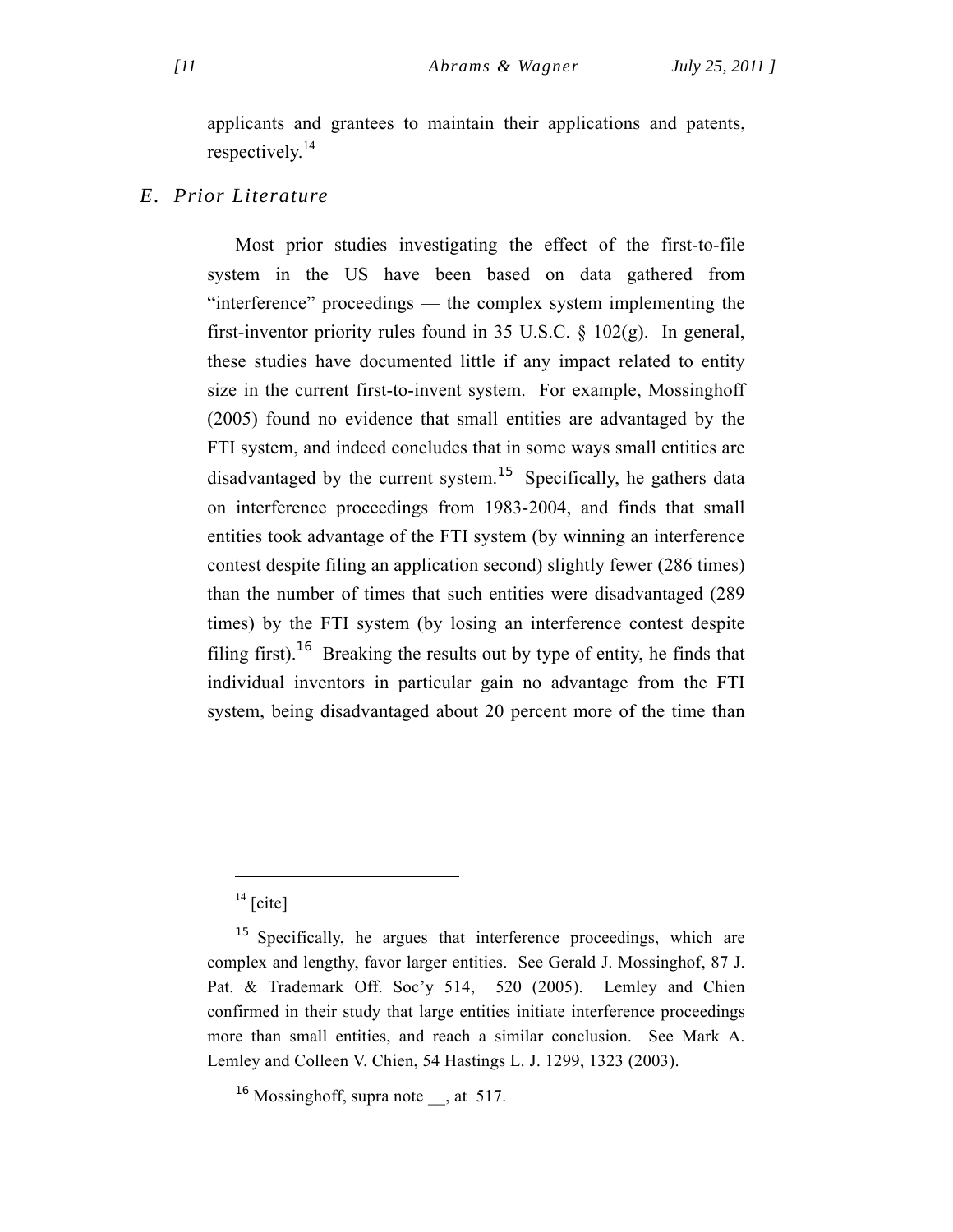they were advantaged by the system.<sup>17</sup> In a 2002 study, covering the time period 1983-200, Mossinghoff found similar results.<sup>18</sup>

In Are the U.S. Patent Priority Rules Really Necessary, Mark Lemley and Colleen Chien empirically analyze the results of interference proceedings and court cases involving patent priority in the US. They find that the first applicant — the senior party — is usually, but by no means always the first inventor. Indeed, they find that about 40 percent of the time, the junior party wins the priority contest, though they do identify a significant difference between litigated case outcomes and decisions by the USPTO's Board of Patent Appeals and Interferences.<sup>19</sup> Thus, they conclude that, contrary to some scholarly discussion, the priority rules for patent do actually matter, significantly.<sup>20</sup> Lemley and Chien also investigate the grounds on which the victors in the priority contests succeeded, and conclude that in a large majority of cases (about 67-71 percent, depending on the party type), the showing of a first reduction to practice is the grounds for victory.<sup>21</sup> This is a somewhat surprising result, given the complexity of the priority rules — only rarely do parties win on the basis of earlier conception, or the lack of diligence of the other party, or abandonment, suppression or concealment.<sup>22</sup> They argue, therefore, that the priority rules could be greatly

 $\overline{a}$ 

<sup>19</sup> Mark A. Lemley and Colleen V. Chien, Are the U.S. Patent Priority Rules Really Necessary?, 54 Hastings L. J. 1299, 1309 (2003)

<sup>20</sup> See id. at 1308. Cf., Peter A. Jackman, *Adoption of a First to File Patent System: A Proposal,* 26 U. BALT. L. REV. 67, 84;

 $^{22}$  Id.

 $17$  Id. at 519.

<sup>&</sup>lt;sup>18</sup> Mossinghoff, 84 J. PAT. & TRADEMARK OFF. SOC'Y 425, 430 (2002).

 $^{21}$  Id. at 1315.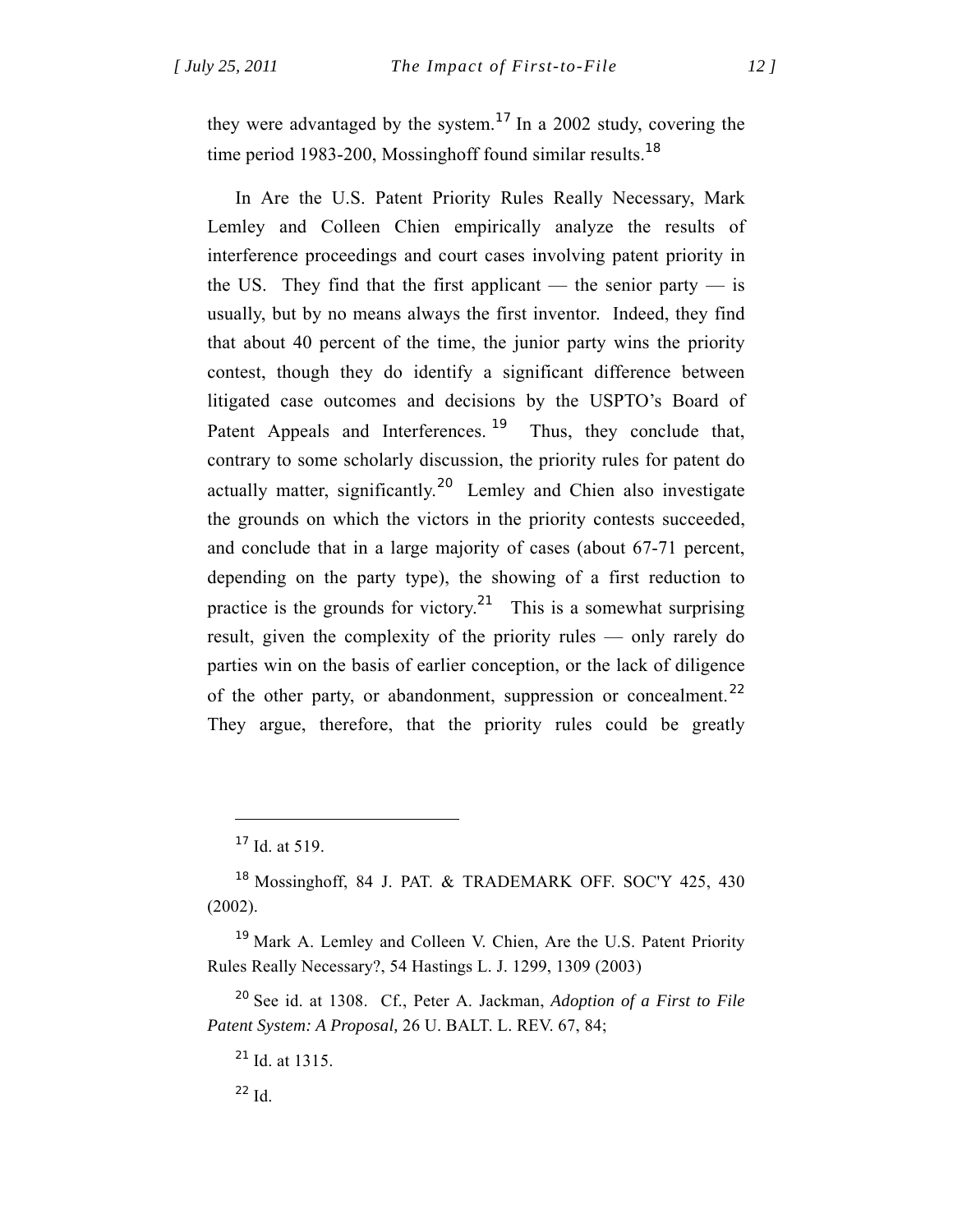streamlined, eliminating much of the complexity and cost, without changing the results in the cases very much.<sup>23</sup>

While Lemley and Chien do not themselves try to determine whether the FTI system benefits or harms small entities or individual inventors, they argue that their findings are consistent with Mossinghoff's suggestion that the system does not greatly benefit these groups.  $24$  In particular, as noted above, they find that large entities are more likely to initiate interference proceedings, suggesting that "[i]f anything, small entities are getting bogged down in interference proceedings initiated by larger companies." They also argue that their basic findings — that first inventors are sometimes the last to file — would not much change under a first-to-file system: the extra incentives to file more quickly should apply, they say, across categories of inventors, so there is little reason to think that first inventors would themselves be more likely to file early. We are not so sure this makes intuitive sense; if a category of inventors (first inventors) are significantly able to gain benefits from a system (i.e., the FTI system), and that system is changed, then one would expect the incentives to be disproportionally felt by that category of inventors, though they are surely correct that the incentives to file early are uniform and widespread in the patent system.

Thus, the major empirical analyses related to the priority system in the U.S. are limited in their ability to answer the question of whether the system helps or hurts individual inventors and small entities. First, by relying on data related to actual priority contests these studies only tell us what happens when there is a significant claim that a first inventor was the last to file.<sup>25</sup> That is, they don't

<sup>23</sup> Id. at 1319.

 $^{24}$  Id. at 1321.

 $25$  Both interference proceedings and litigation (the two venues by which a priority contest can be resolved) are extremely expensive and thus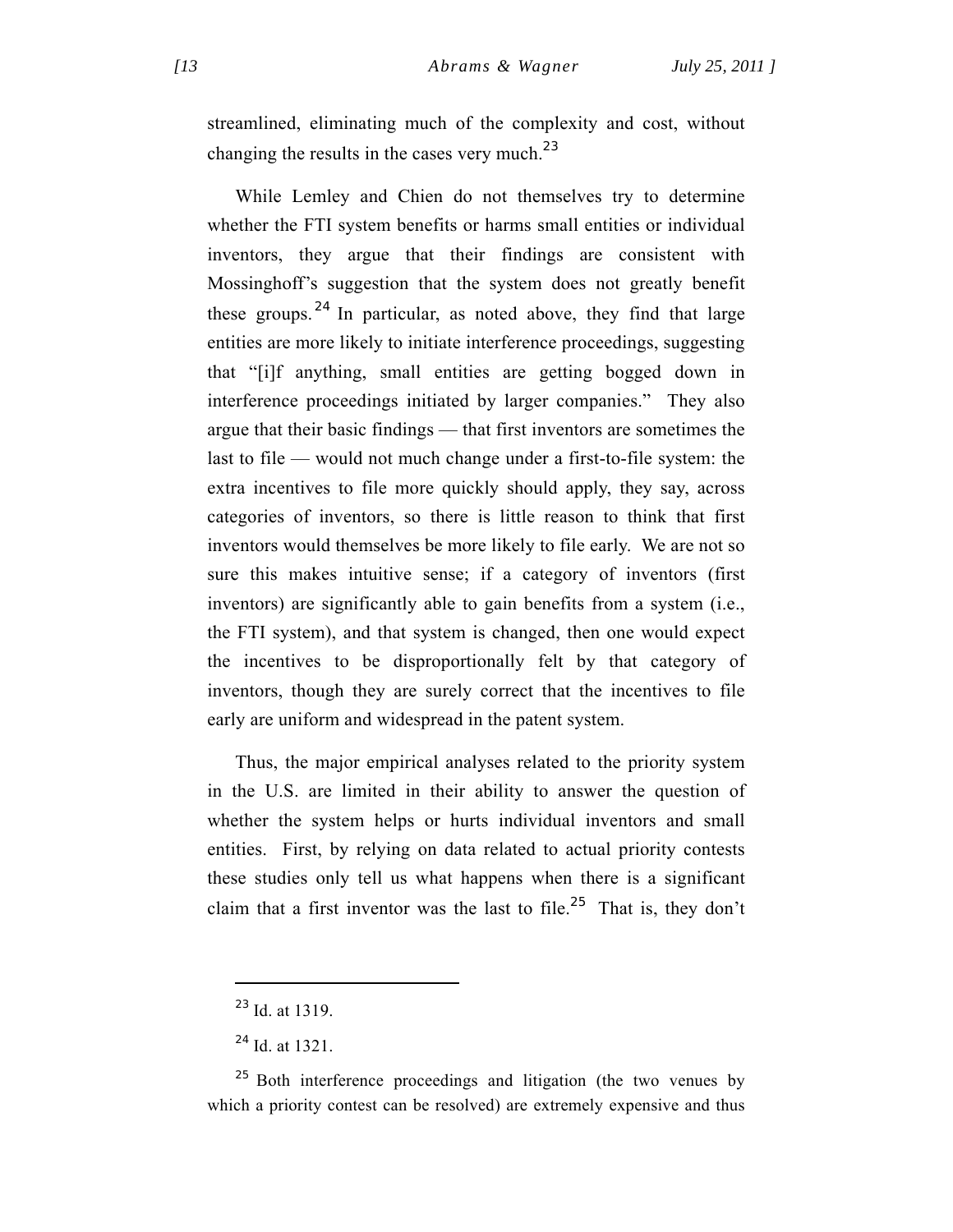$\overline{a}$ 

measure the effects that the FTI system versus the FTF system might have on the basic incentives to file for patents (not to mention to engage in innovative activity itself). Second, although Lemley and Chien do not read their study this way, some of their results do seem to challenge Mossinghoff's premise that the FTI system is not beneficial to small entities. First, the very fact that the FTI system matters — that the first inventorship rules of priority do indeed drive the results in a substantial minority of cases — together with the arguments that individuals and small business are somewhat more likely on the margin to file quickly, lends some weight to the suggestion that small entities are favored under the FTI system. Second, the relative simplicity of the priority contests, typically only requiring a showing of an earlier date of reduction to practice, suggests that the complexity of the FTI system should not be a disproportionate burden on small entities. Thus, we think it is safe to say that most of the research to date does not offer much information on the effect of the first-to-invent rule, especially with respect to entity size — which is perhaps the primary argument in policy circles right now.

In addition to these US studies, there is one very interesting study that takes a similar — though not identical — approach to the one we conduct here. In *Does it Matter Who Has the Right to Patent: First to Invent or First to File? Lessons from Canada*, Shih-test Lo and Dhanoos Sutthiphisal investigate whether the Canadian law change in 1989 — from FTI to FTF — has had a measurable impact on innovative output in Canada.<sup>26</sup> By comparing industry-level inventive activity between Canada and the United States, they conclude that the

involve only a very small fraction of all patents; therefore, when a priority contest does actually occur, the stakes must be substantial.

<sup>&</sup>lt;sup>26</sup> Shih-tse Lo and Dhanoos Sutthiphisal, Does it Matter Who Has the Right to Patent: First to Invent or First to File? Lessons from Canada, NBER Working Paper No. 14926 (April 2009), at 4-5.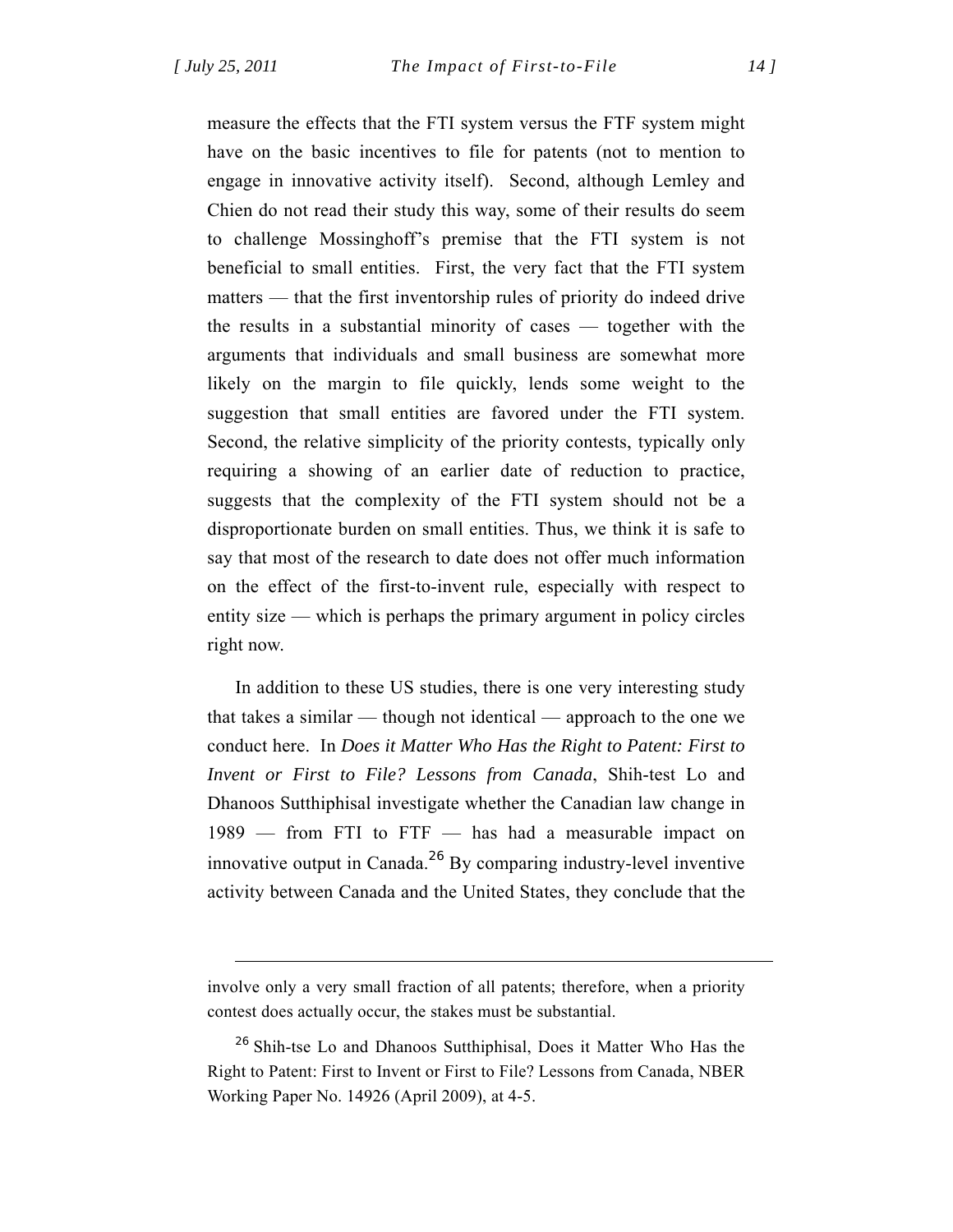change to FTF had a small negative impact.<sup>27</sup> Lo and Sutthiphisal focus their analysis on the years 1983 and 1994, seeking to avoid entangling their results with other possible policy changes in the US or Canada. Using patent counts, as well as measures of patent value, as a measure of inventive output (and thus their dependent variable) their model attempts to explore the differences in output per R&D inputs in 1983 (under the FTI system) and 1994 (under the FTF system). They also use Americans who seek patents in Canada as a baseline comparator, arguing that Americans' inventive activity will be less impacted by the Canadian FTF reforms than will domestic inventors. Finally, they also look at Canadian patent filings abroad (in the US and Europe) to account for other changes in the 1989 reforms, most especially the inclusion of maintenance fees. In general, they find relatively little impact on patenting behavior attributed to the change to FTF in 1989. The do, however, find that Canadian small businesses and individuals patented less in the US after the law change, implying a decrease in inventive activity. <sup>28</sup> Thus, they tentatively conclude that the changes in the law seemed to channel patenting behavior towards larger businesses.

 $27$  Id. at 5.

<sup>28</sup> Although Lo and Suttiphisal used Canadian patenting in the US as their measure here to, they argue, avoid any effects related to the maintenance fees, their result here seems equally explained by the rise in the costs of Canadian patenting as a result of the new fees. That is, larger entities can be expected to see a shift in patenting in their direction when the costs of patenting rise, and there is good reason to expect that Canadian inventors who file in the US will also file patents in Canada, so rises in the costs of patenting in Canada will likely have a similar effect on the costs of patenting — to Canadian companies — in the US.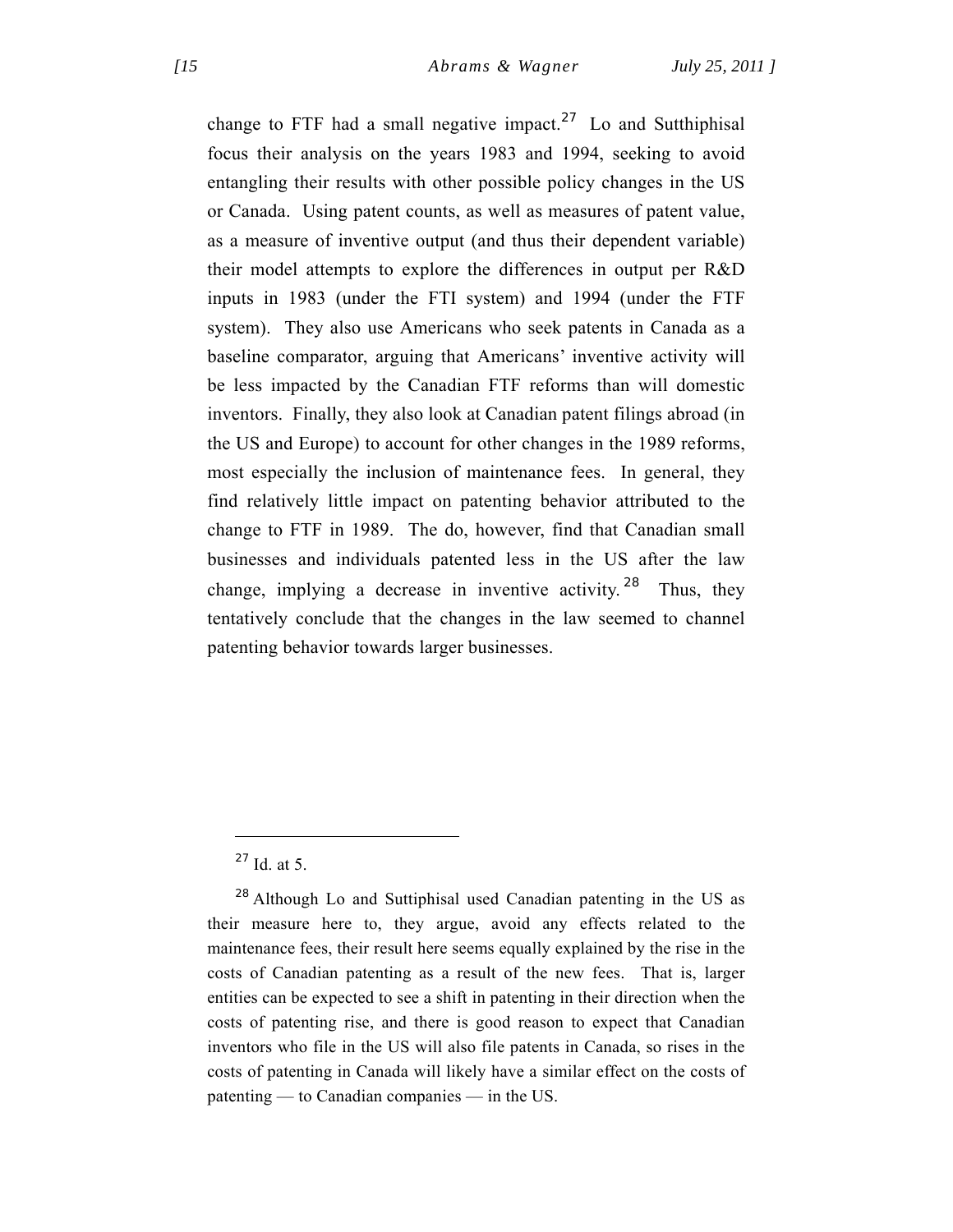$\overline{a}$ 

## III

## DATA USED IN THIS STUDY

 In order to empirically investigate the impact of the first-to-file priority rule, we obtained bibliographic data on granted patents from the Canadian Intellectual Property Office (CIPO) and the United States Patent and Trademark Office (USPTO).<sup>29</sup> For both data sets we focus on application dates during the period from 1984 to 1993. This period is chosen to allow a long enough timespan to detect changes in patenting behavior due to the law change, but not so long so that longterm trends and other changes are likely to introduce excess noise into the data.<sup>30</sup> The U.S. and Canadian datasets are similar, and both include information on application date, patent grant date, inventor, assignee, patent number, and technology classification.<sup>31</sup>

One significant difference between the two datasets is the size: there are 175,058 patents in the Canadian data and 891,887 in the U.S. data. While the total number of patents granted in the U.S. is over five times that of Canada, the disparity goes in the other direction when normalizing for country size. Using 1990 populations <sup>32 33</sup>.

 $31$  [include an appendix with data fields, link to datasets]

<sup>&</sup>lt;sup>29</sup> [Cite to data sources.] US data is available at http://www.uspto.gov/products/catalog/patent\_services/patdata.jsp

<sup>&</sup>lt;sup>30</sup> Some specifications use shorter time periods in order to focus even more precisely on the 1989 law change.

<sup>&</sup>lt;sup>32</sup> "Estimated population of Canada, 1605 to present". Statistics Canada. 2009.

**<sup>33</sup>** U.S. Census Bureau 1990 Census available at http://www.census.gov/main/www/cen1990.html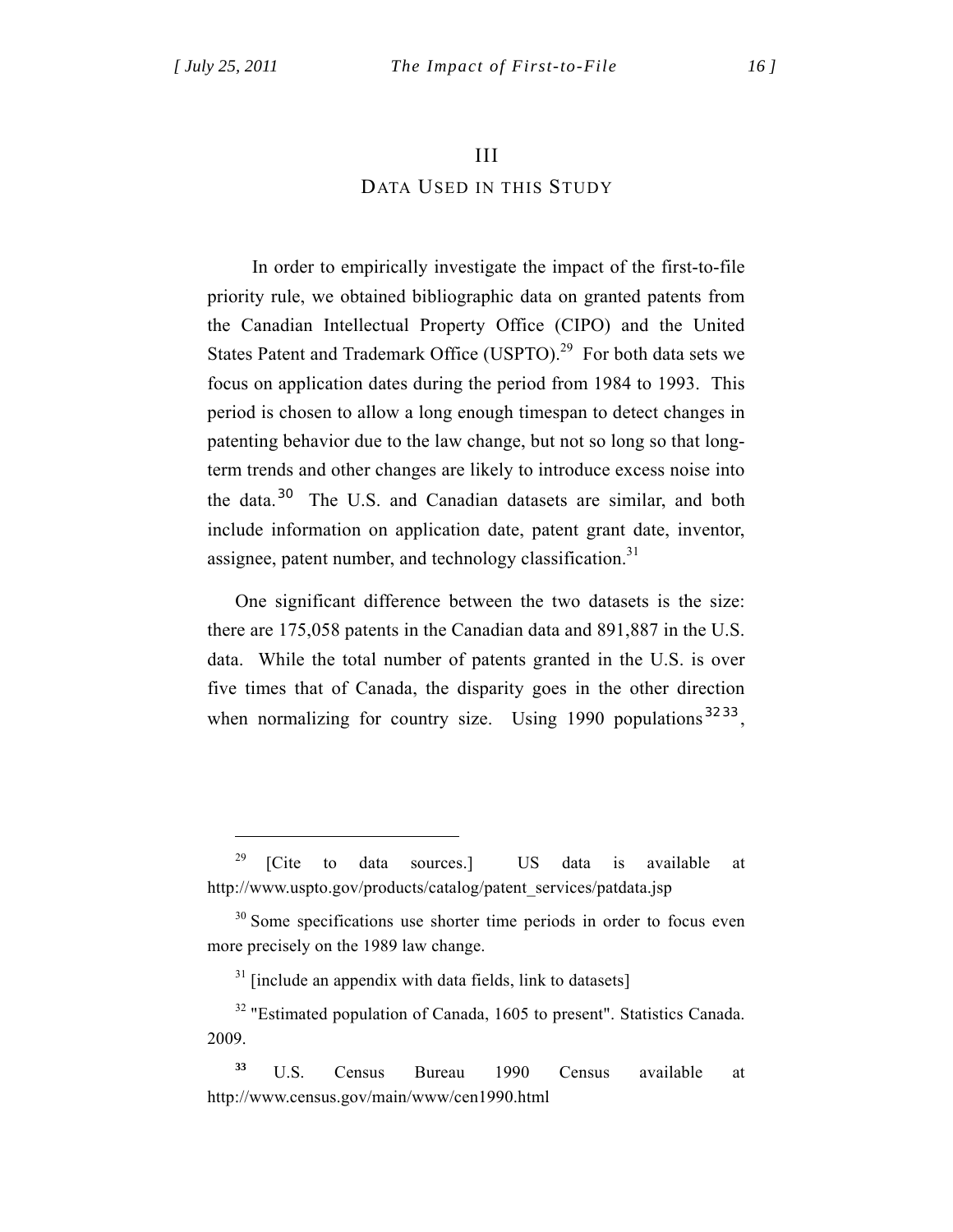there were 6.32 Canadian patents granted per 1000 people and 3.59 patents per 1000 Americans.<sup>34</sup>

Because the focus of this investigation is the impact of the priority rule on what types of entities are granted patents, it is crucial to have a clear definition of an individual patentee. In both the Canadian and U.S. data, inventors must be individuals, but assignees can be individuals or corporations. There can be multiple inventors and assignees in both data sets. In the Canadian data, we define a patent as having a corporate inventor — and thus not an individual patentee — if at least one of the assignees as of the grant date is not also an inventor. This is because in the Canadian dataset, individual inventors are also listed assignees, as well as any corporate assignees.<sup>35</sup>

The U.S. data is easier to classify, due to additional data made available by the USPTO. A field is included with that data set that includes a classification of the type of assignee entity. We create a binary variable that is one if the assignee type is an individual. In order to make the coding comparable with the Canadian data we also use a second definition for the US dataset. For this variable, we define an individual inventor as one that has a missing assignee name, implying that no assignment has been made as of grant and thus the inventor is likely an individual.<sup>36</sup> The two definitions we use for US data disagree less than one time in 1000 observations.

With these definitions in place it is useful to compare the base rates of assignment to individuals during the time period studied. In Canada, 9.9% of patents are granted to individuals, while this rate is

 $34$  Note that these are total patents granted in each country, regardless of country of origin of patentee or inventor.

<sup>&</sup>lt;sup>35</sup> We discuss and attempt to address potential shortcomings arising from this definition in Section V.

<sup>&</sup>lt;sup>36</sup> This is actually the definition used in the results presented in this paper.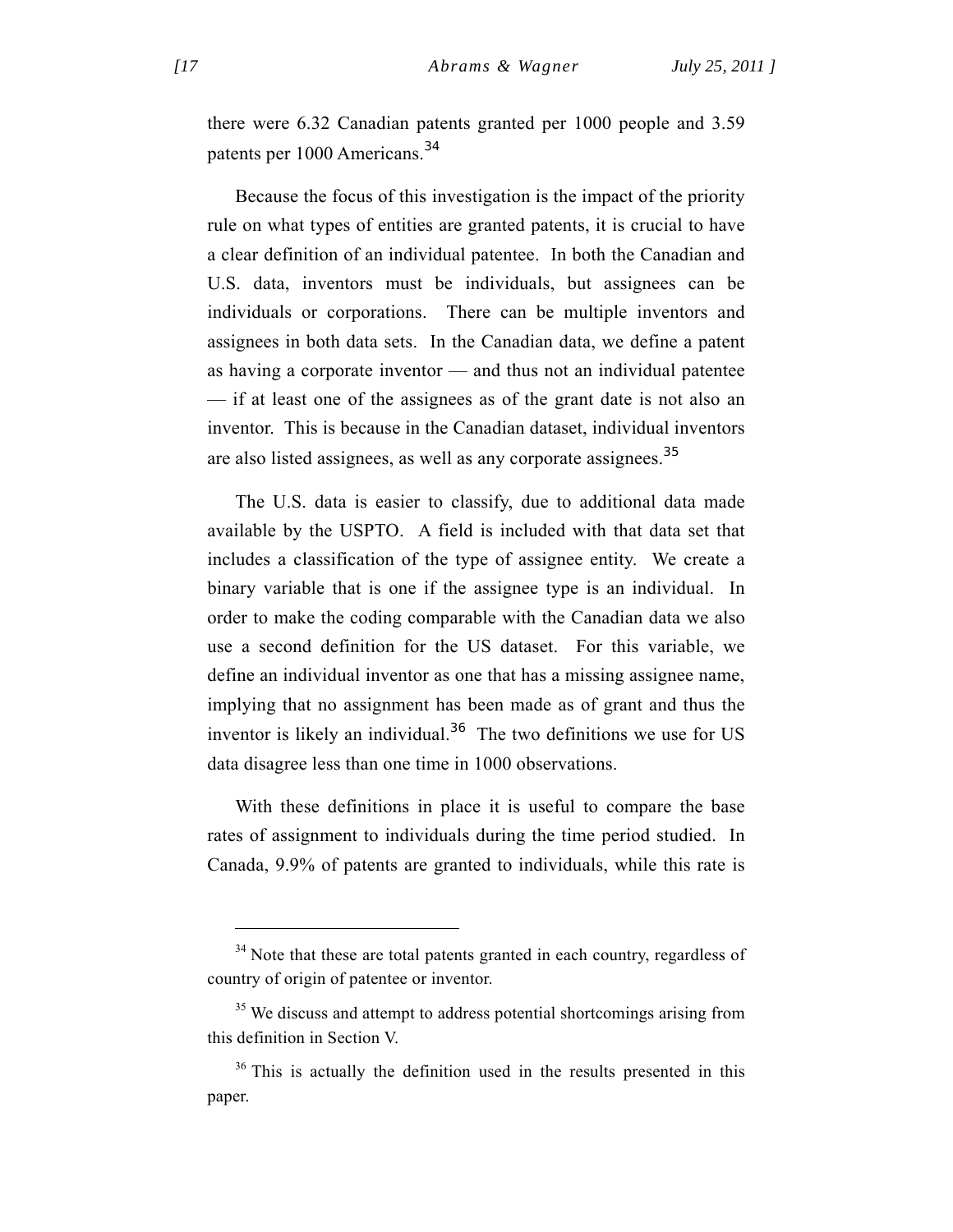16.9% in the United States. Among domestic inventors, though the pattern is reversed, with 36.4% of Canadian patents granted to Canadians going to individuals, while in the U.S. 23.2% of Americans entities receiving patents are individuals. The higher overall rate of individuals in the U.S. data may therefore reflect the greater proportion domestic patentees comprise, differences in variable definition in the two datasets, the impact in Canada of the priority rule change, or other factors. What is much more important for the purposes of our analysis is that the variables are relatively stable over time or trend in the same way. We examine this shortly.

Another way to compare inventive activity in the U.S. and in Canada is by looking at country of inventors and assignees. In Table 1, we see that US inventors make up nearly 50 percent of Canadian patent grantees, followed by Japan with 14 percent. Canadian inventors are fourth in their country, with about 7 percent of the total. The pattern in the US is similar (Table 2), with American inventors comprising just over half of granted patentees. This is followed by Japanese inventors, which make up 21 percent. Canadian inventors account for 2 percent of the U.S. data, but were actually granted about 40% more patents in the U.S. (17,805) than in Canada (12,944). In both countries, inventors from five large European nations (Germany, France, UK, Switzerland, Italy) together comprise much of the remaining inventors. The distribution of country of top assignees (not reported) is very similar to that for inventors.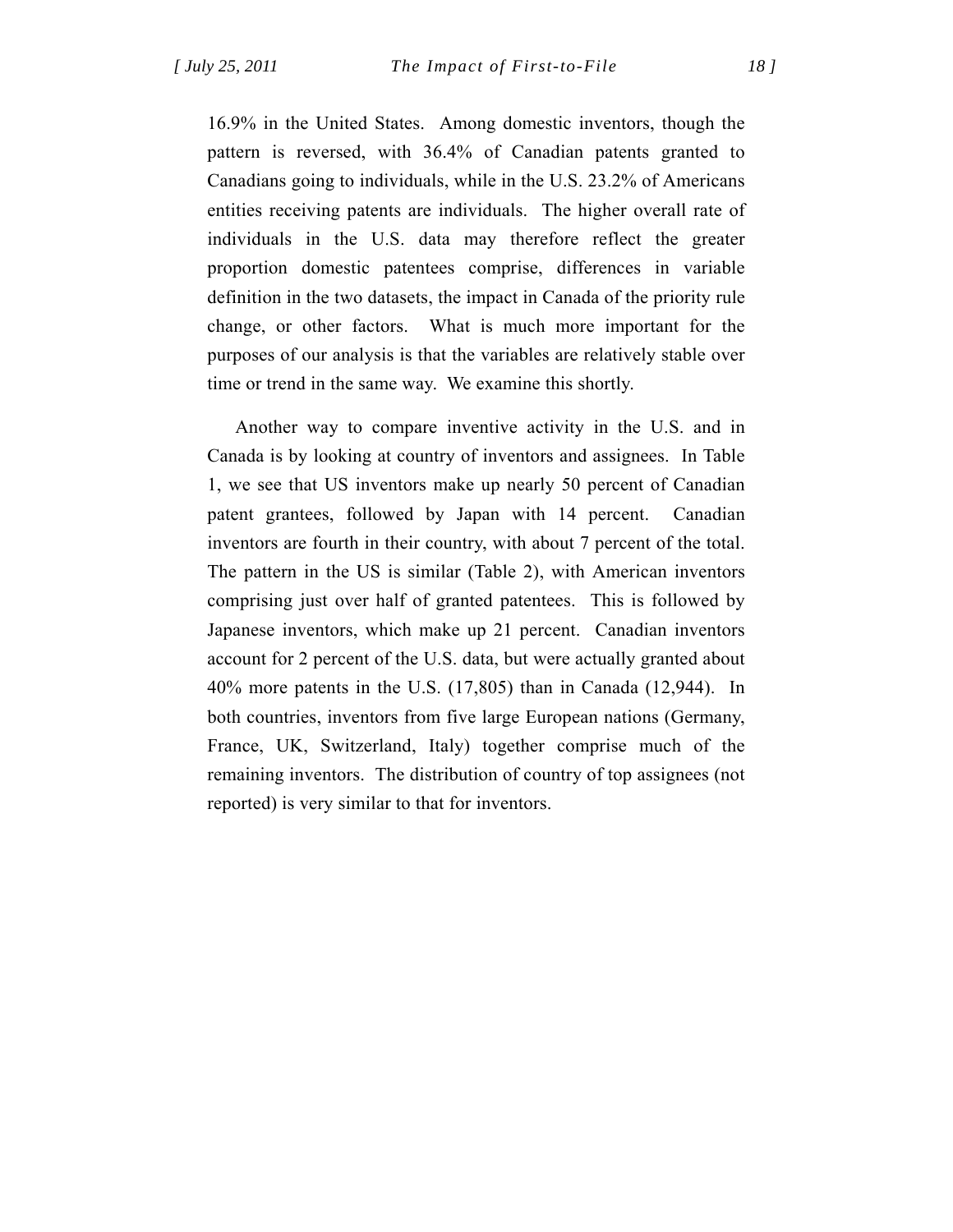## *Table 1*

| 1984 - 1993               |              |                   |  |  |
|---------------------------|--------------|-------------------|--|--|
|                           | Number of    |                   |  |  |
|                           | Patents from |                   |  |  |
| Country of First Inventor | 1984-1993    | Fraction of Total |  |  |
| <b>UNITED STATES</b>      | 85,862       | 49.05             |  |  |
| <b>JAPAN</b>              | 25,033       | 14.3              |  |  |
| <b>GERMANY</b>            | 13,173       | 7.52              |  |  |
| <b>CANADA</b>             | 12,944       | 7.39              |  |  |
| <b>FRANCE</b>             | 9,497        | 5.43              |  |  |
| UNITED KINGDOM            | 7,646        | 4.37              |  |  |
| <b>SWITZERLAND</b>        | 3,490        | 1.99              |  |  |
| <b>ITALY</b>              | 3,106        | 1.77              |  |  |
| <b>NETHERLANDS</b>        | 2,898        | 1.66              |  |  |
| <b>SWEDEN</b>             | 2,233        | 1.28              |  |  |
| <b>AUSTRALIA</b>          | 1,355        | 0.77              |  |  |
| <b>FINLAND</b>            | 1,231        | 0.70              |  |  |
| <b>BELGIUM</b>            | 1,185        | 0.68              |  |  |
| <b>AUSTRIA</b>            | 907          | 0.52              |  |  |
| <b>DENMARK</b>            | 596          | 0.34              |  |  |
| <b>ISRAEL</b>             | 458          | 0.26              |  |  |
| <b>NORWAY</b>             | 400          | 0.23              |  |  |
| <b>SOUTH AFRICA</b>       | 378          | 0.22              |  |  |
| <b>UNKNOWN</b>            | 282          | 0.16              |  |  |
| <b>HUNGARY</b>            | 270          | 0.15              |  |  |
| <b>SPAIN</b>              | 267          | 0.15              |  |  |
| <b>SOVIET UNION</b>       | 209          | 0.12              |  |  |
| REPUBLIC OF KOREA         | 199          | 0.11              |  |  |
| <b>NEW ZEALAND</b>        | 185          | 0.11              |  |  |
| LUXEMBOURG                | 148          | 0.08              |  |  |

# **Top 25 Countries of Inventor Submitting Canadian Patent Applications**

Calculations based on CIPO data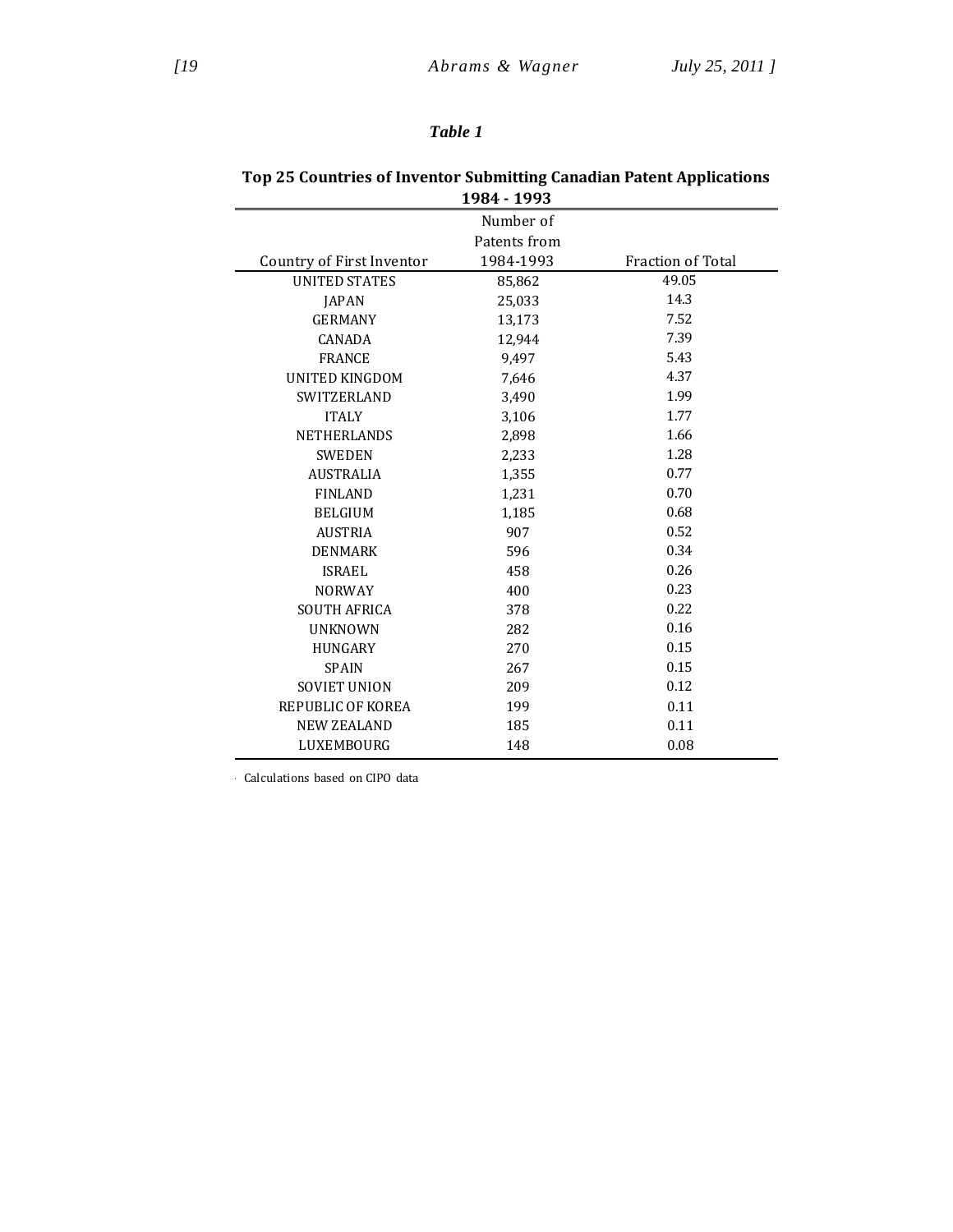#### *Table 2*

| 1984 - 1993               |           |                          |  |  |  |  |
|---------------------------|-----------|--------------------------|--|--|--|--|
|                           | Number of |                          |  |  |  |  |
| Patents from              |           |                          |  |  |  |  |
| Country of First Inventor | 1984-1993 | <b>Fraction of Total</b> |  |  |  |  |
| <b>UNITED STATES</b>      | 475,977   | 53.37                    |  |  |  |  |
| <b>JAPAN</b>              | 191,182   | 21.44                    |  |  |  |  |
| <b>GERMANY</b>            | 71,191    | 7.98                     |  |  |  |  |
| <b>FRANCE</b>             | 27,696    | 3.11                     |  |  |  |  |
| <b>UNITED KINGDOM</b>     | 25,445    | 2.85                     |  |  |  |  |
| <b>CANADA</b>             | 17,805    | 2.00                     |  |  |  |  |
| <b>SWITZERLAND</b>        | 12,218    | 1.37                     |  |  |  |  |
| <b>ITALY</b>              | 11,702    | 1.31                     |  |  |  |  |
| <b>NETHERLANDS</b>        | 8,796     | 0.99                     |  |  |  |  |
| <b>SWEDEN</b>             | 7,563     | 0.85                     |  |  |  |  |
| <b>TAIWAN</b>             | 7,479     | 0.84                     |  |  |  |  |
| <b>AUSTRALIA</b>          | 4,279     | 0.48                     |  |  |  |  |
| REPUBLIC OF KOREA         | 4,242     | 0.48                     |  |  |  |  |
| <b>AUSTRIA</b>            | 3,450     | 0.39                     |  |  |  |  |
| <b>BELGIUM</b>            | 3,270     | 0.37                     |  |  |  |  |
| <b>ISRAEL</b>             | 3,007     | 0.34                     |  |  |  |  |
| <b>FINLAND</b>            | 2,881     | 0.32                     |  |  |  |  |
| <b>DENMARK</b>            | 1,907     | 0.21                     |  |  |  |  |
| <b>SPAIN</b>              | 1,319     | 0.15                     |  |  |  |  |
| <b>NORWAY</b>             | 1,161     | 0.13                     |  |  |  |  |
| <b>SOVIET UNION</b>       | 1,048     | 0.12                     |  |  |  |  |
| <b>SOUTH AFRICA</b>       | 1,044     | 0.12                     |  |  |  |  |
| <b>HUNGARY</b>            | 876       | 0.10                     |  |  |  |  |
| <b>UNKNOWN</b>            | 734       | 0.08                     |  |  |  |  |
| <b>HONG KONG</b>          | 537       | 0.06                     |  |  |  |  |
|                           |           |                          |  |  |  |  |

#### **Top 25 Countries of Inventor Submitting U.S. Patent Applications 1984 ‐ 1993**

Calculations based on USPTO data

A list of top corporate patentees (by assignee name) includes some of the best known companies in the world, for both U.S. and Canadian patents (see Tables 3 and 4). GE, IBM, Canon, Toshiba, and Du Pont are among the firms granted the most patents in both countries. Within the top 100 non-individual patentees in the U.S. (available from the authors) there are a few entities that do not qualify as corporations: parts of the federal government or military and a university (MIT). In the Canadian data, a few erroneous top assignees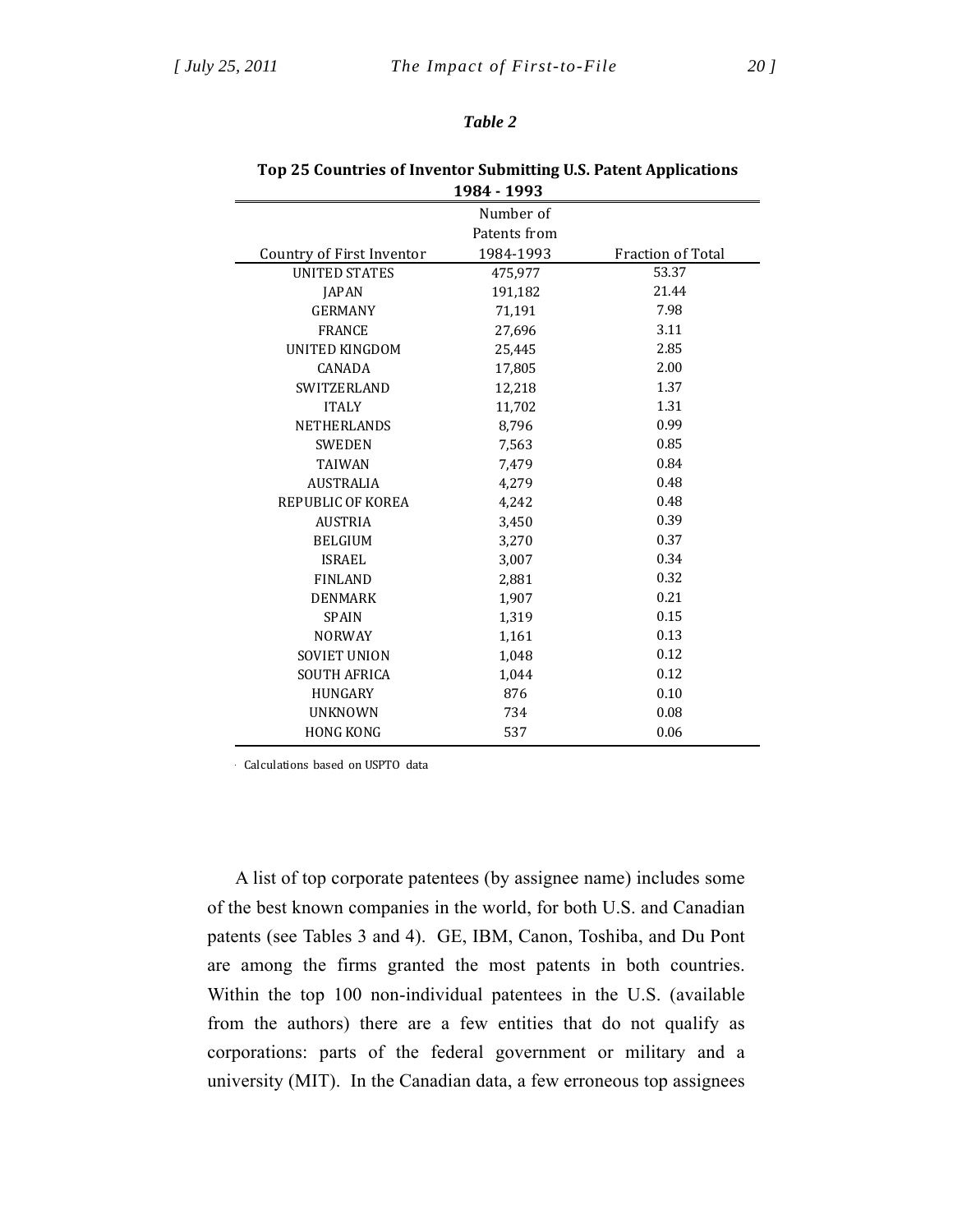result from data entry errors<sup>37</sup>, along with the Canadian military, National Research Council of Canada, and 4 individuals (Jean-Francois Grollier<sup>38</sup>, David T Green<sup>39</sup>, Robert C. Berfield<sup>40</sup>, and Josef Pedain<sup>41</sup>). Further investigation is being made to determine whether these individuals were working for a corporation at the time of the patent grants or were in fact working in independent research labs.

<sup>37</sup> These include "Co", "Company", "Co KG", "Co-Conn", "Co Inc", and "Sons Inc".

<sup>38</sup> A chemist who has directed R&D for L'Oreal since 1994.

<sup>&</sup>lt;sup>39</sup>Patents on medical technologies.

<sup>40</sup> Vacuum cleaner related patents

<sup>&</sup>lt;sup>41</sup> Chemical coatings patents.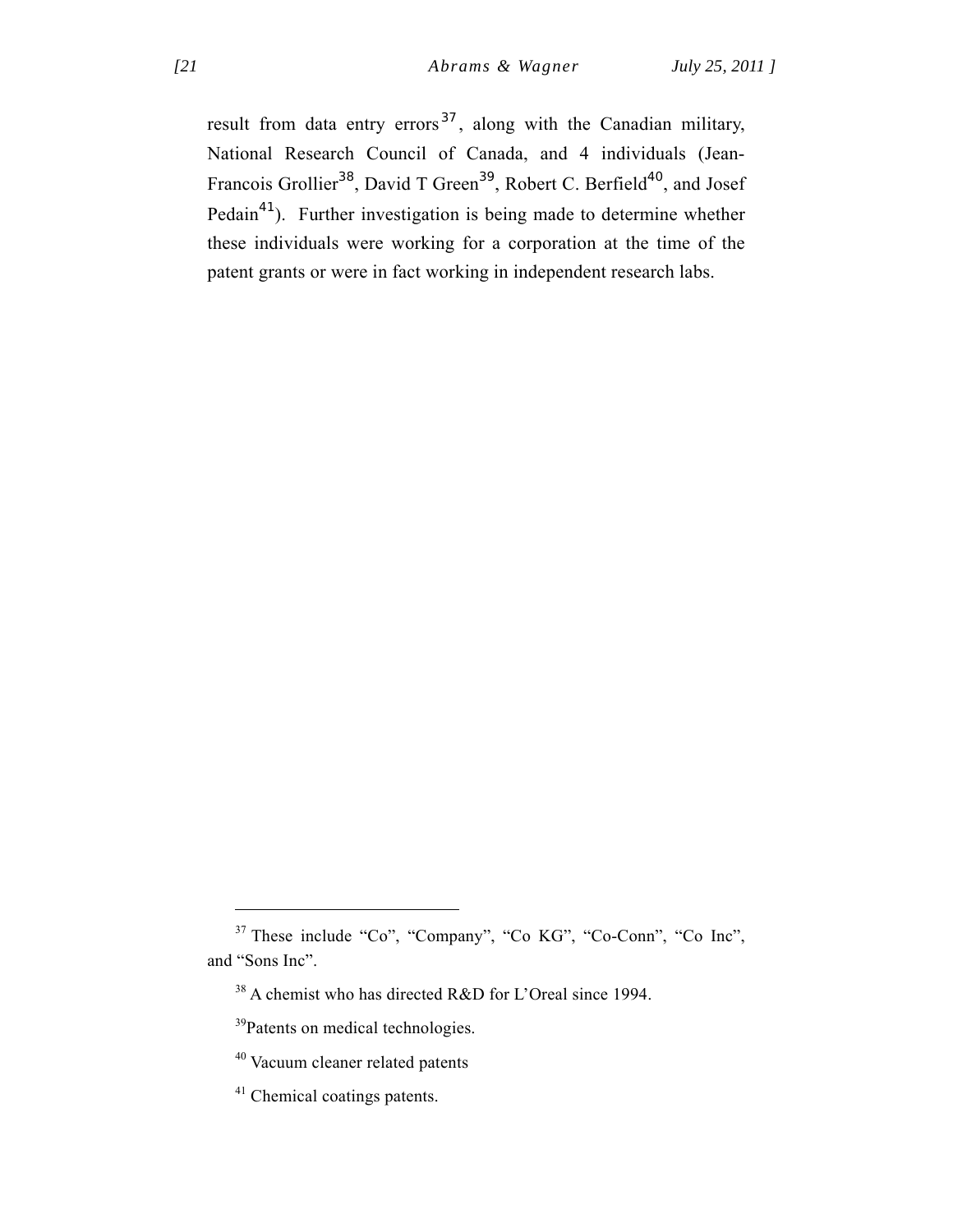## *Table 3*

|                                             | Number of    |
|---------------------------------------------|--------------|
|                                             | Patents from |
| Company Name                                | 1984-1993    |
| GENERAL ELECTRIC COMPANY                    | 243          |
| AMERICAN TELEPHONE AND TELEGRAPH COMPANY    | 180          |
| SONY CORPORATION                            | 177          |
| MINNESOTA MINING AND MANUFACTURING COMPANY  | 176          |
| NV PHILIPS GLOEILAMPENFABRIEKEN             | 173          |
| INTERNATIONAL BUSINESS MACHINES CORPORATION | 158          |
| WESTINGHOUSE ELECTRIC CORPORATION           | 156          |
| SHELL CANADA LIMITED                        | 156          |
| NEC CORPORATION                             | 143          |
| E I DU PONT DE NEMOURS AND COMPANY          | 140          |
| THE DOW CHEMICAL COMPANY                    | 128          |
| <b>GAMBLE COMPANY</b>                       | 125          |
| CIBA-GEIGY AG                               | 123          |
| HOECHST AKTIENGESELLSCHAFT                  | 123          |
| EASTMAN KODAK COMPANY                       | 106          |
| THEURER JOSEF                               | 105          |
| UNION CARBIDE CORPORATION                   | 97           |
| <b>FOCKE HEINZ</b>                          | 93           |
| EXXON RESEARCH AND ENGINEERING COMPANY      | 84           |
| EI DU PONT DE NEMOURS AND COMPANY           | 84           |
| <b>DOW CORNING CORPORATION</b>              | 79           |
| CO.                                         | 79           |
| COMPANY                                     | 78           |
| RCA CORPORATION                             | 76           |
| <b>GENERAL MOTORS CORPORATION</b>           | 72           |
| MITSUBISHI DENKI KABUSHIKI KAISHA           | 71           |
| CANON KABUSHIKI KAISHA                      | 70           |
| SIEMENS AKTIENGESELLSCHAFT                  | 69           |
| <b>GROLLIER JEAN-FRANCOIS</b>               | 69           |
| UNILEVER PLC                                | 67           |
| AMERICAN CYANAMID COMPANY                   | 67           |
| <b>FUJITSU LIMITED</b>                      | 67           |
| <b>GREEN DAVID T</b>                        | 67           |
| ALLIED CORPORATION                          | 66           |
| <b>DRENT EIT</b>                            | 66           |
| BASF AKTIENGESELLSCHAFT                     | 64           |

## **Top Companies by Canadian Patent Applications 1984 ‐ 1993**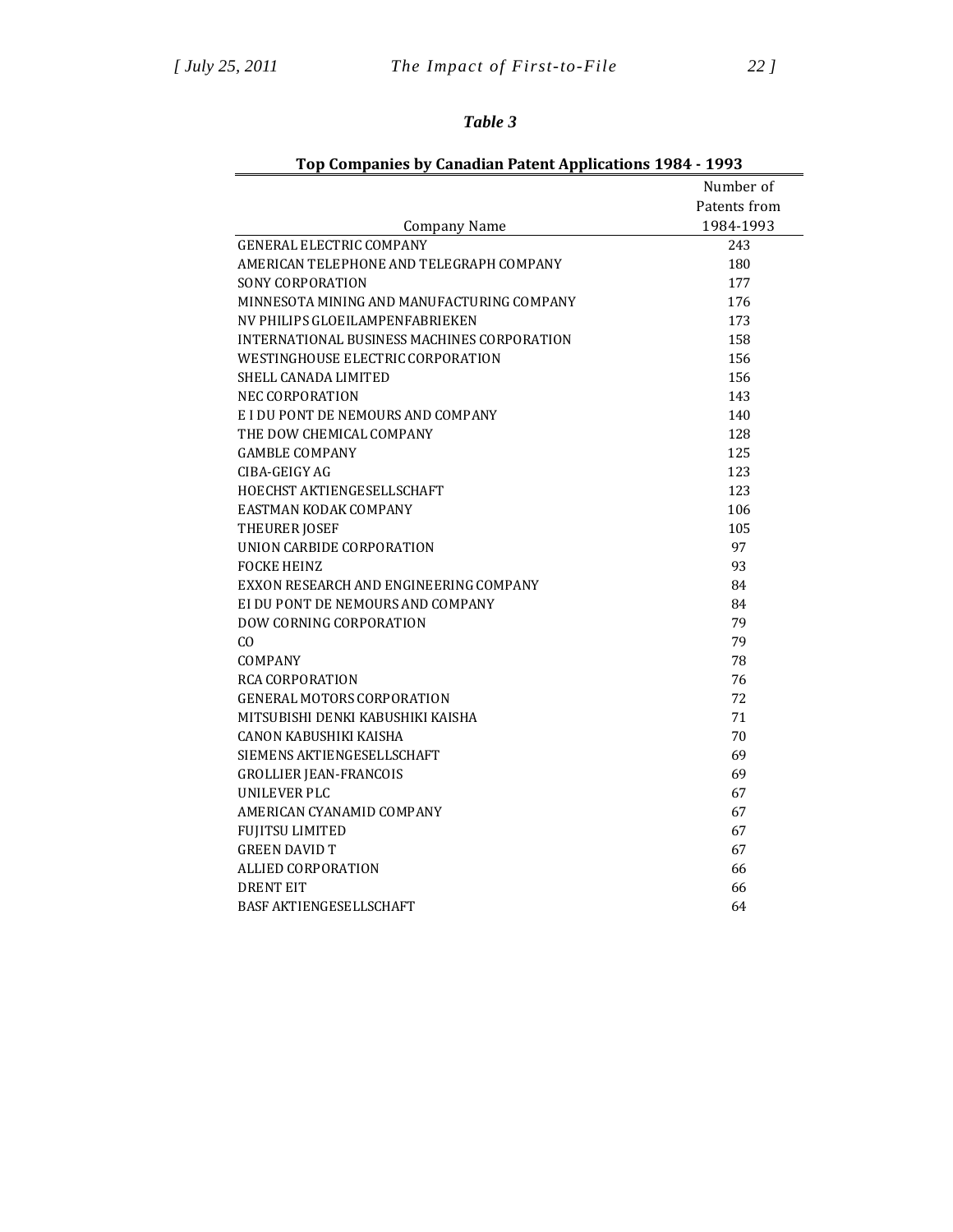## *Table 4*

|                                                    | Number of    |
|----------------------------------------------------|--------------|
|                                                    | Patents from |
| <b>Company Name</b>                                | 1984-1993    |
| Canon Kabushiki Kaisha                             | 9,115        |
| Kabushiki Kaisha Toshiba                           | 8,303        |
| Hitachi Ltd.                                       | 7,814        |
| <b>General Electric Company</b>                    | 7,774        |
| <b>International Business Machines Corporation</b> | 7,228        |
| Mitsubishi Denki Kabushiki Kaisha                  | 7,172        |
| Eastman Kodak Company                              | 6,406        |
| Fuji Photo Film Co. Ltd.                           | 6,091        |
| Motorola Inc.                                      | 5,372        |
| <b>NEC Corporation</b>                             | 4,703        |
| Matsushita Electric Industrial Co. Ltd.            | 4,661        |
| <b>U.S. Philips Corporation</b>                    | 4,533        |
| Siemens Aktiengesellschaft                         | 4,444        |
| Bayer Aktiengesellschaft                           | 4,057        |
| Sony Corporation                                   | 3,955        |
| Xerox Corporation                                  | 3,765        |
| E. I. Du Pont de Nemours and Company               | 3,646        |
| <b>General Motors Corporation</b>                  | 3,625        |
| The Dow Chemical Company                           | 3,515        |
| Fujitsu Limited                                    | 3465         |
| Westinghouse Electric Corp.                        | 3403         |
| Minnesota Mining and Manufacturing Company         | 3339         |
| Texas Instruments Incorporated                     | 3317         |
| Sharp Kabushiki Kaisha                             | 3225         |
| <b>BASF Aktiengesellschaft</b>                     | 3156         |
| Ciba-Geigy Corporation                             | 2978         |
| Mobil Oil Corporation                              | 2686         |
| <b>Hughes Aircraft Company</b>                     | 2677         |
| Hoechst Aktiengesellschaft                         | 2603         |
| Honda Giken Kogyo Kabushiki Kaisha                 | 2586         |
| Robert Bosch GmbH                                  | 2564         |
| <b>AT&amp;T Bell Laboratories</b>                  | 2501         |
| Hewlett-Packard Company                            | 2489         |
| Ricoh Company Ltd.                                 | 2343         |
| Shell Oil Company                                  | 2339         |
| Toyota Jidosha Kabushiki Kaisha                    | 2160         |

## **Top Companies by U.S. Patent Applications 1984 ‐ 1993**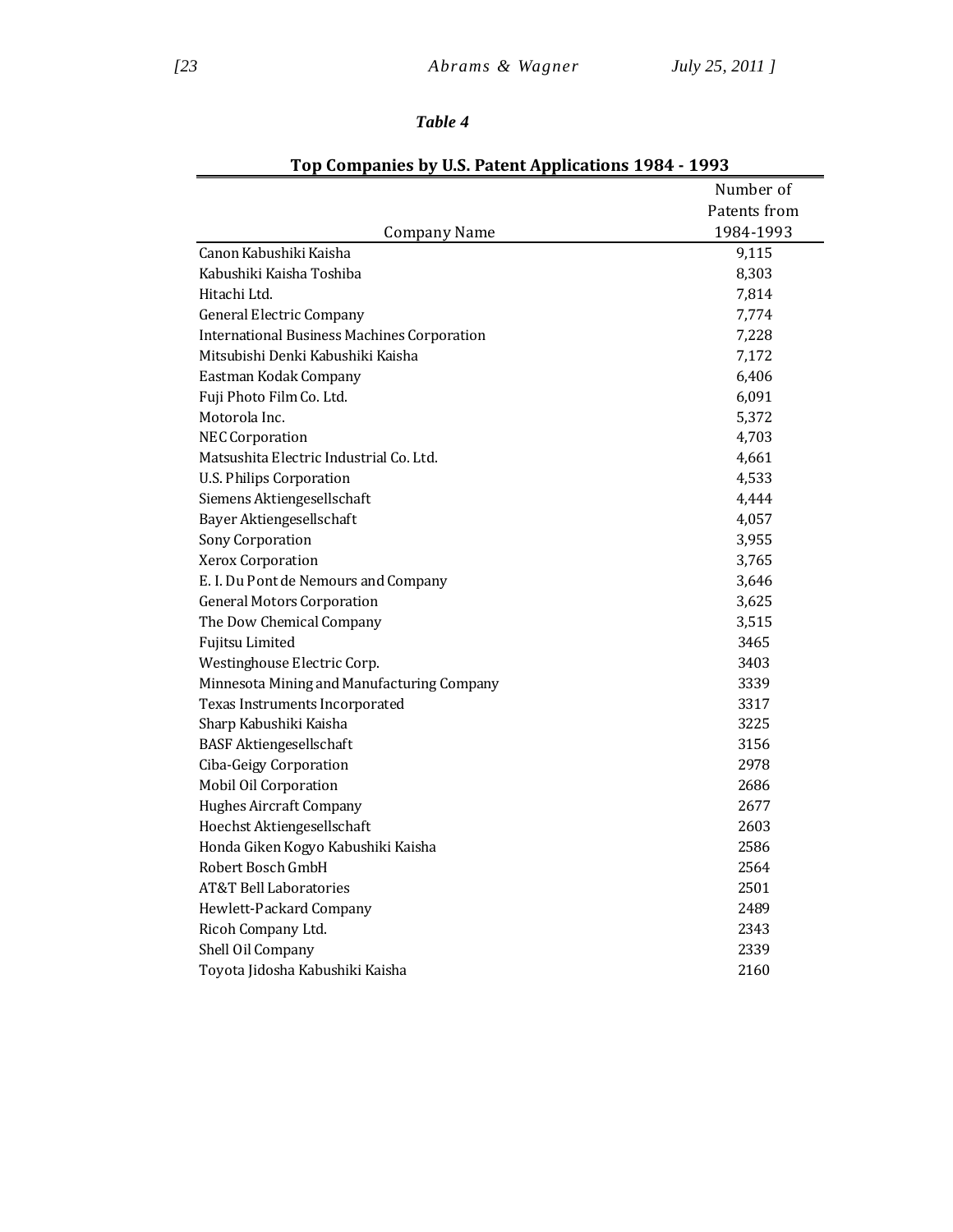#### IV

## ANALYSIS AND RESULTS

We use the Canadian change to the patent priority rule as a natural experiment in order to understand its relative impact on individual inventors. In order to control for contemporaneous changes that could also affect innovative activity, we use the United States as a control group. The U.S. is chosen because of the geographic proximity, economic similarity, and close economic ties.

## *A. The Rate of Patenting in the US and Canada*

For an experiment to be a clean one, it is helpful for there to be a sharp discontinuity in the treated group and none (or a much smaller one) in the control group. One measure of innovative activity in a country is the rate of patent applications. Figures 1 and 2 report these rates for Canada and the U.S. for the period from 1984 – 1993. There is a substantial difference in the time series of patent applications in the two countries.



#### *Figure 1*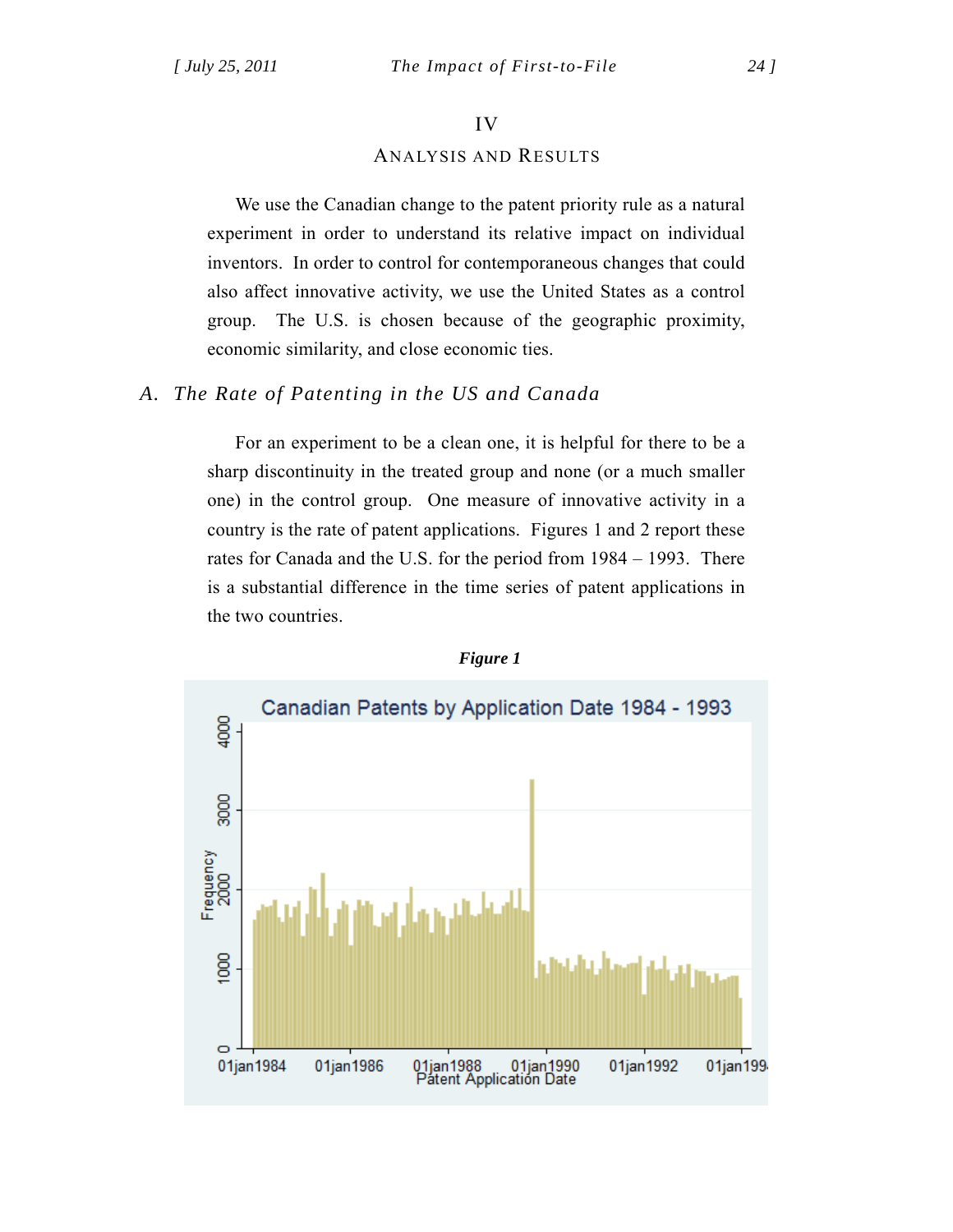

As shown in Figure 1, in Canada, between the beginning of 1984 and mid-1989, the number of subsequently granted applications is relatively stable at around 1700 per month. After a brief spike to 3400 patents in the month immediately before the law change on October 1, 1989, the rate drops to around 1000 per month, which remains stable through 1993. This is in sharp contrast to the pattern in U.S. patents where there is a fairly steady increase in subsequently granted applications from 6000 per month in 1984 to around 9000 in 1993. Below we discuss further the relevance of the large overall drop in applications.<sup>42</sup> For now, we take this as evidence of the

*Figure 2* 

 $42$  In order to test this concern, we run regressions including dummy variables for IPC class interacted with post and find that the "post" dummy is still significantly negative. If the entire reason for the drop in Canadian patents was explained by some classes being negatively impacted by the law change, and these were just the classes that had the highest individual inventor representation, then there should be no overall effect of the post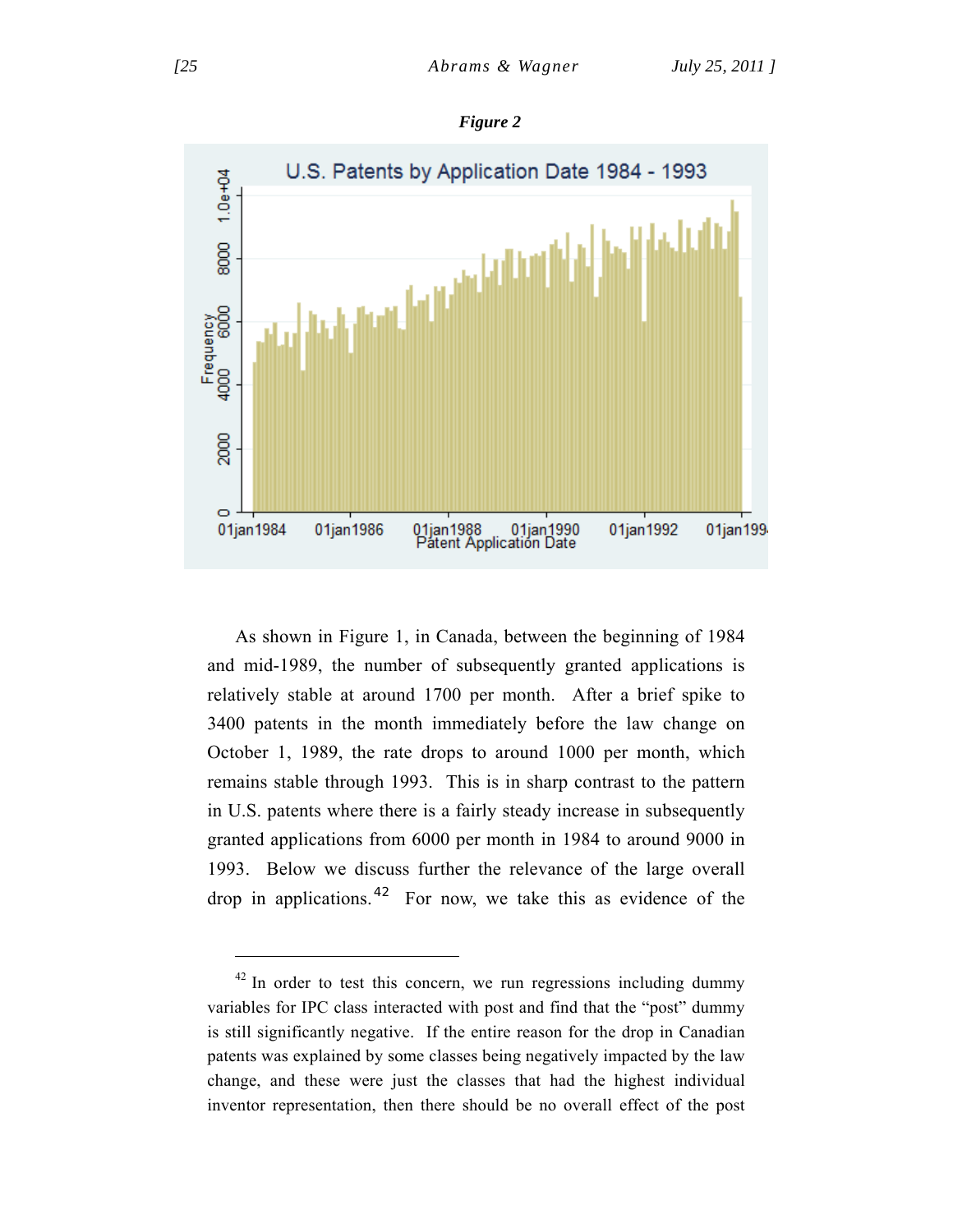$\overline{a}$ 

substantial impact of the 1989 law change and examine its effect on individual versus corporate inventors.

*B. The Effect of First to File: Individual vs. Corporate Inventors* 

The most compelling evidence for the impact of the first-to-file rule on small inventors is a visual difference in difference. The traditional difference–in-difference subtracts of the change in the control group from the change in the treated group. In this case, the results are so stark that it is easily seen by a visual comparison of Figures 3 and 4, which report the representation of individual inventors in the U.S. and Canada. In figure 3 we see a sharp decline in the fraction of individual inventors, from 10.7% prior to the end of 1989 to 7.8% afterward. During the same period in the U.S. the proportion of individual inventors dropped slightly, from 17.4% to 16.5%.

dummy. In fact, we find it to be statistically significant and a large negative value.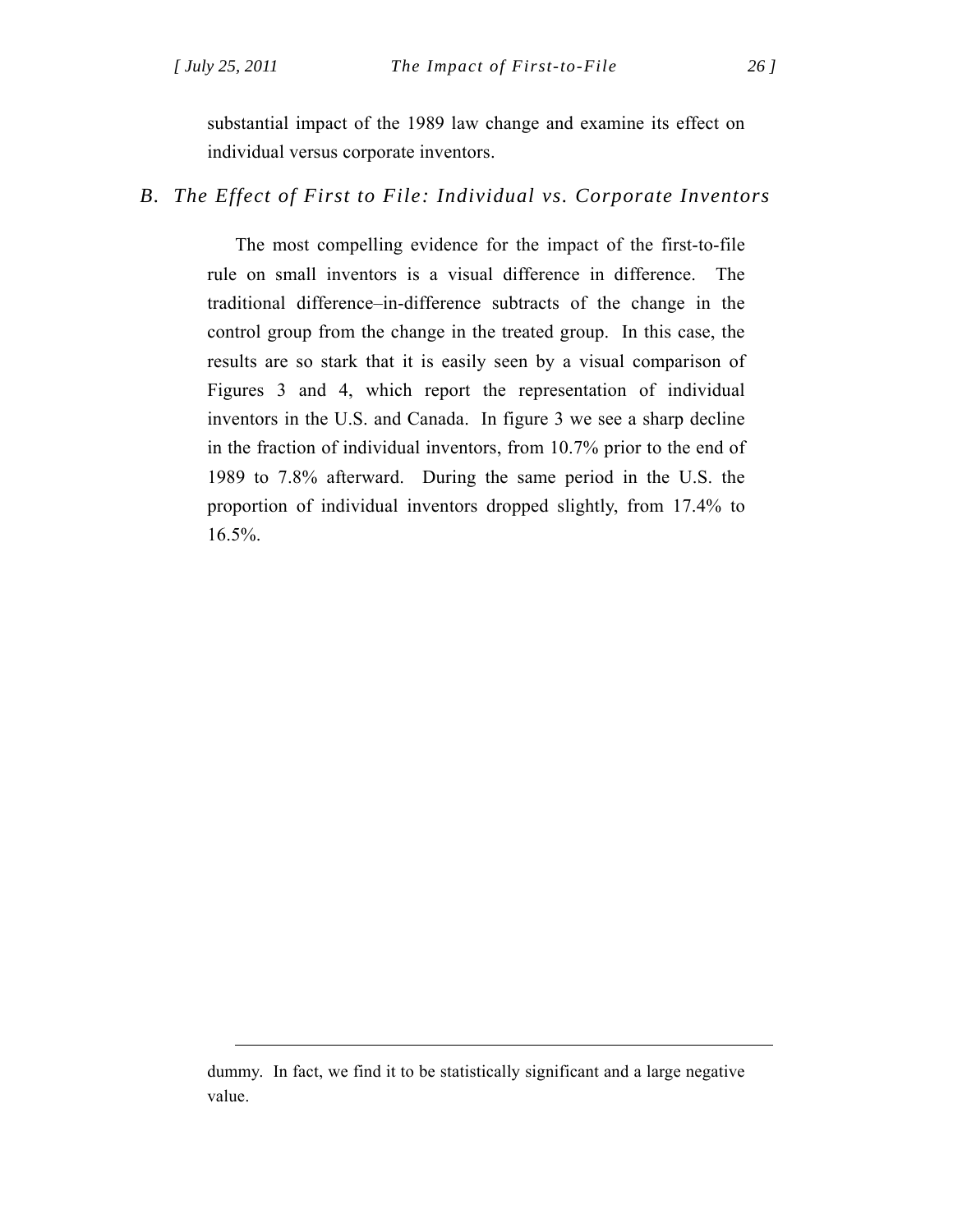



*Figure 4* 

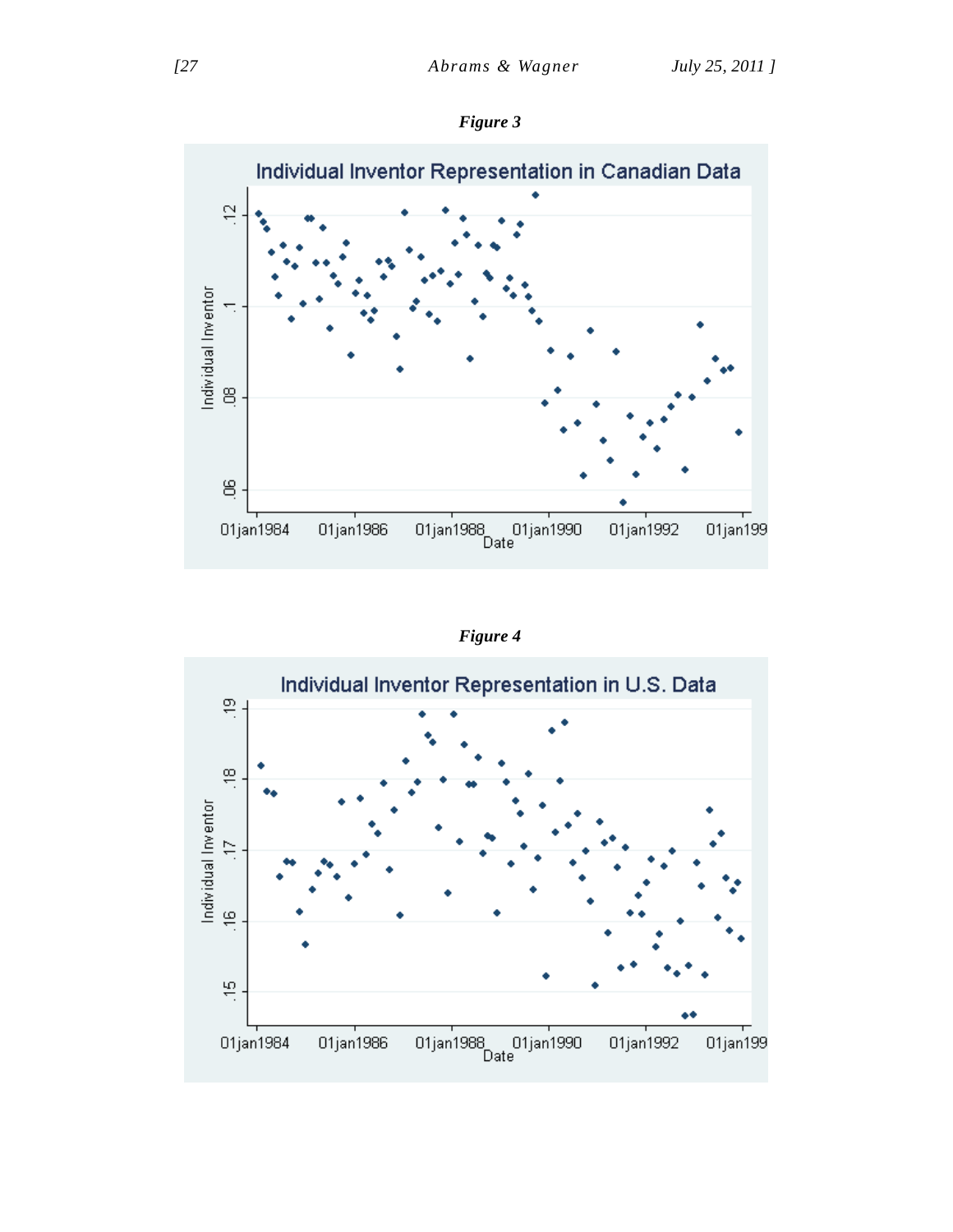The numerical results from the difference-in-difference are reported in Table 5. We see that both the United States and Canada experienced a decline in fraction of individual inventors following the Canadian law change. This likely represents a long-term increase in the amount of innovation that occurs under corporate auspices.<sup>43</sup> But importantly the magnitude of the decline is over 3 times greater in Canada than in the U.S. This is also relative to a lower baseline share of individual inventors, so in percentage terms, the decline in Canada is almost 30%, compared to about 5% in the U.S. The net effect of the law is reported in the bottom right hand corner of Table 5. The proportion of individual inventors in Canada declined 2.05 percentage points more than the decline in the U.S. following the Canadian law change. This result is statistically significant at well below the 1% level.

#### *Table 5*

| Difference in Difference: Individual Inventor Representation |                |               |                |  |
|--------------------------------------------------------------|----------------|---------------|----------------|--|
|                                                              | <b>Before</b>  | After         | After - Before |  |
| <b>United States</b>                                         | 0.1735         | 0.1648        | $-0.0087$      |  |
|                                                              | $(.00056)$ **  | $(.00056)$ ** | $!(.00079)**$  |  |
| Canada                                                       | 0.1073         | 0.0781        | $-0.0292$      |  |
|                                                              | $(.00088)$ **  | $(.00118)**$  | $(.00156)$ **  |  |
| Canada - US                                                  | $-0.0662$      | $-0.0867$     | $-0.0205$      |  |
|                                                              | $(0.00117)$ ** | $(.00168)$ ** | $(0.00205)**$  |  |

Cells indicate fraction of patents granted to individuals, with standard errors in parentheses. Before is prior to October 1, 1989, the effective date of the change of Canadian priority rule from first-to-invent to first-to-file. "United States" data from the USPTO; "Canada" data from the CIPO from 1984 through 1993.

\* indicates significance at  $p < 0.05$  \*\* indicates significance at  $p < 0.01$ 

To make these results more precise, and allow for control variables, we run a regression of the form

<sup>43</sup> Citation.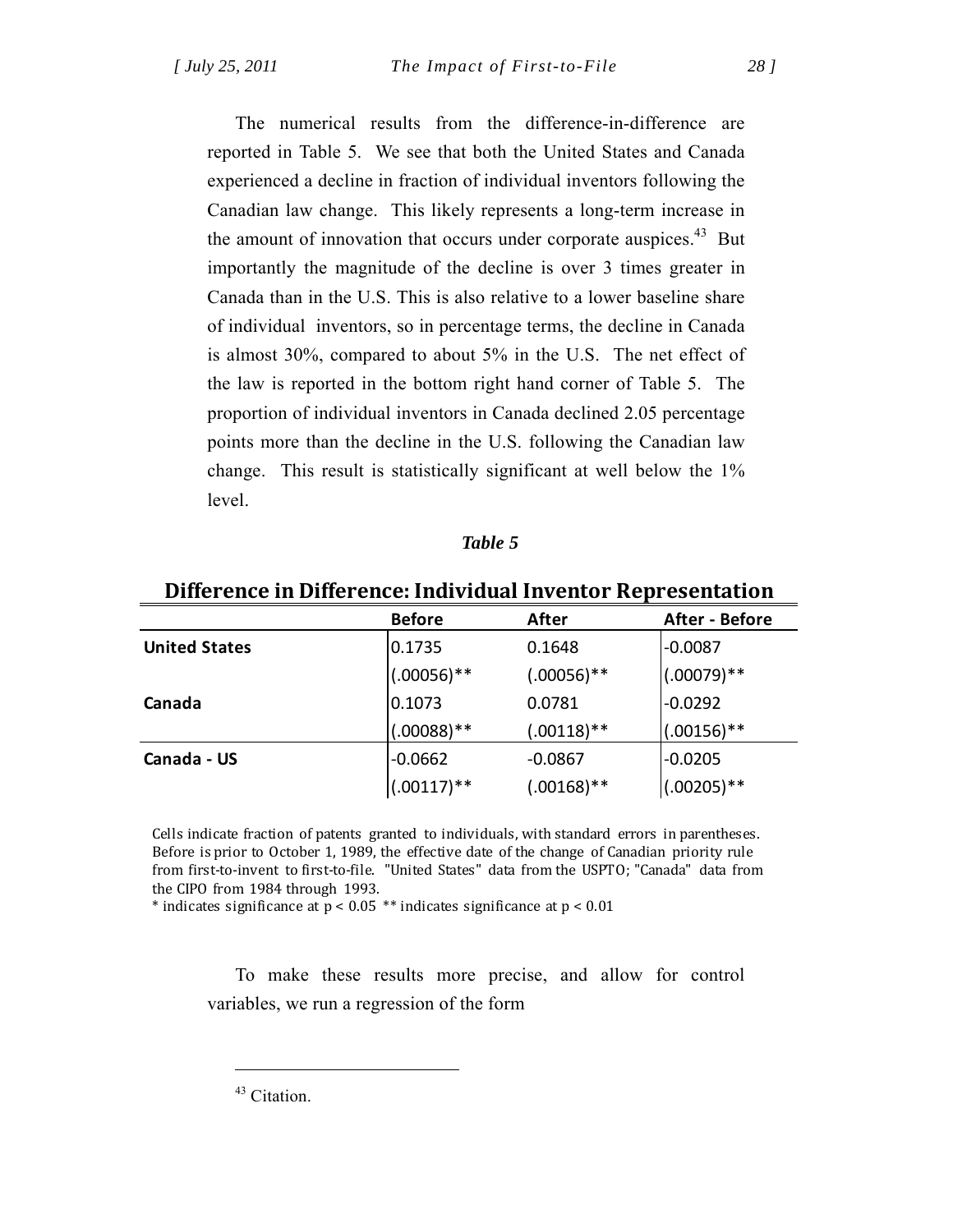$$
(1) \qquad II_{ct} = \alpha + \beta C + \gamma * post_t + \delta C * post_t + \epsilon_{ct}^{44}
$$

Where  $II_{Ct}$  is the fraction of individual inventors in the data in Country C at time t. We code C as 1 for Canada and 0 for the U.S. and thus  $\beta$  is the Canadian fixed effect. *Post<sub>t</sub>* is 1 after the effective date and zero before and thus γ captures any overall before-after effect (in some specifications, a linear time trend is also included). The coefficient of interest is  $\delta$ , which is the difference-in-difference estimate.

 The results from estimating this equation by ordinary least squares regression are reported in the first column of Table 6. This result replicates what we have already seen in Table 5, a reduction of about 2.05 percentage points in the fraction of individual inventors after the effective date of the first-to-file rule. The other columns report results from additional regressions. In column 2, rather than the using the effective date to define the before and after periods, we use the date of bill passage, November 19, 1987. The figures indicate that not much occurred around this date, but this specification is included for completeness. Not surprisingly, the coefficient on the interaction term is substantially smaller, although still statistically significant.

#### *Table 6*

<sup>44</sup> We could also control for time-varying country characteristics, of which many are potentially relevant. Since we believe the 1989 Canadian law is the major change in this time period, we would not expect these controls to make much difference.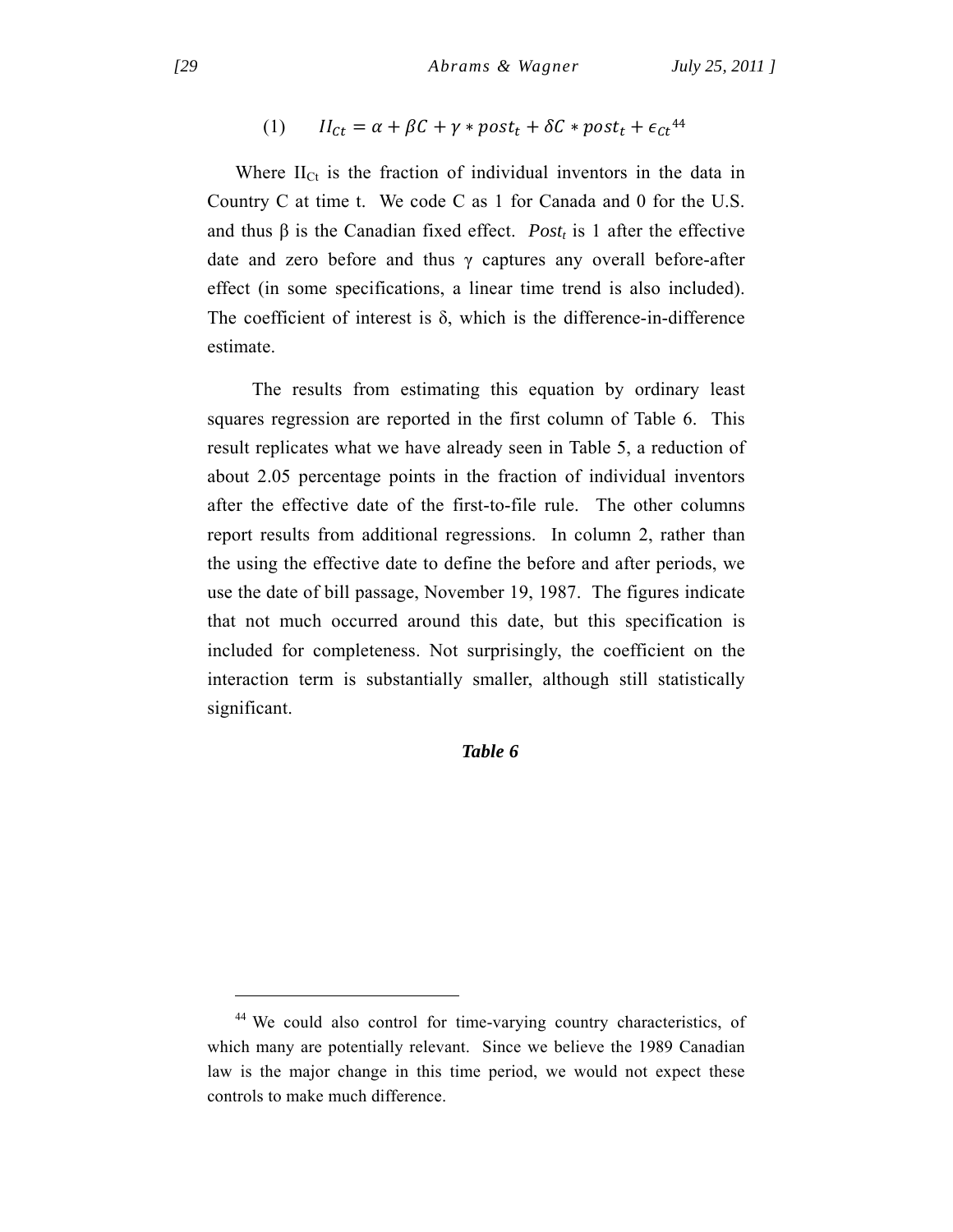$\overline{a}$ 

|              |  | (1)             | (2)             |  | (3)            | (4)            | (5)                                                                                | (6)          |
|--------------|--|-----------------|-----------------|--|----------------|----------------|------------------------------------------------------------------------------------|--------------|
|              |  |                 |                 |  |                |                | Probit                                                                             |              |
| VARIABLES    |  |                 |                 |  |                |                | Base Specification Date of Passage Linear time trend Year dummies marginal effects | Counts       |
|              |  |                 |                 |  |                |                |                                                                                    |              |
| After        |  | $-0.00875$      | $-0.00513$      |  | $-0.0105$      | $-0.00924$     | $-0.00827$                                                                         | 263.0        |
|              |  | $(0.000794)$ ** | $(0.000856)$ ** |  | $(0.00140)$ ** | $(0.00252)$ ** | $(0.00075)$ **                                                                     | (26.40)**    |
| Canada       |  | $-0.0662$       | $-0.0663$       |  | $-0.0661$      | $-0.0659$      | $-0.0645$                                                                          | $-954.4$     |
|              |  | $(0.00105)$ **  | $(0.00129)$ **  |  | $(0.00105)$ ** | $(0.00105)$ ** | $(0.001)$ **                                                                       | $(21.89)$ ** |
| After*Canada |  | $-0.0205$       | $-0.00930$      |  | $-0.0205$      | $-0.0209$      | $-0.0319$                                                                          | $-375.2$     |
|              |  | $(0.00167)$ **  | $(0.00167)$ **  |  | $(0.00167)$ ** | $(0.00167)$ ** | $(0.00206)$ **                                                                     | $(26.76)$ ** |
| Year         |  |                 |                 |  | 0.000374       |                |                                                                                    |              |
|              |  |                 |                 |  | (0.000237)     |                |                                                                                    |              |
| Constant     |  | 0.174           | 0.173           |  | $-0.569$       | 0.171          |                                                                                    | 1,146        |
|              |  | $(0.000561)$ ** | $(0.000709)$ ** |  | (0.471)        | $(0.00126)$ ** |                                                                                    | $(21.52)$ ** |
| Observations |  | 1,066,945       | 1,066,945       |  | 1,066,945      | 1,066,945      | 1,066,945                                                                          | 240          |
| R-squared    |  | 0.005           | 0.005           |  | 0.005          | 0.006          | 0.007                                                                              | 0.964        |

**Effect of Priority Rule on Fraction of Individual Inventors**

For columns 1-5, the dependent variable is a dummy that is one for patents granted to individual inventors and zero otherwise; data is at the patent level. Column 6 reports results from data at the month-country level where the dependent variable is the count of patents granted to individuals. Coefficients on year dummies are not reported in column 4. Except for in column 2, After indicates that the patents was applied for subsequent to October 1, 1989, the effective date of the change of Canadian priority rule from first-to-invent to first-to-file. In column 2, the critical date is November 19, 1987, the date of passage. Data is from the USPTO and CIPO from 1984 through 1993. Robust standard errors in parentheses. \* indicates significance at  $p < 0.05$  \*\* indicates significance at  $p < 0.01$ 

In columns 3 and 4 we include a linear time trend and year dummies, respectively. This is to account for overall changes that might affect innovative activity in both the U.S. and Canada. The coefficient on the interaction term is unchanged, indicating unsurprisingly that there is not a large amount of overall change in the rate of individual innovation during this time period.

All of the regressions to this point have used a linear probability model. Since the dependent variable is binary, probit may be more appropriate<sup>45</sup>, so we run a regression of the form:

$$
(2) \qquad p(II_{Ct}) = \Phi(\alpha + \beta C + \gamma * post_t + \delta C * post_t + \epsilon_{Ct})
$$

Column 5 reports the marginal effects from this regression. The magnitude of the coefficient (-.0319) is a bit larger than in the base

<sup>&</sup>lt;sup>45</sup> Since this is a difference-in-difference specification and the independent variables of interest are binary, it is unlikely that probit will yield substantially different results.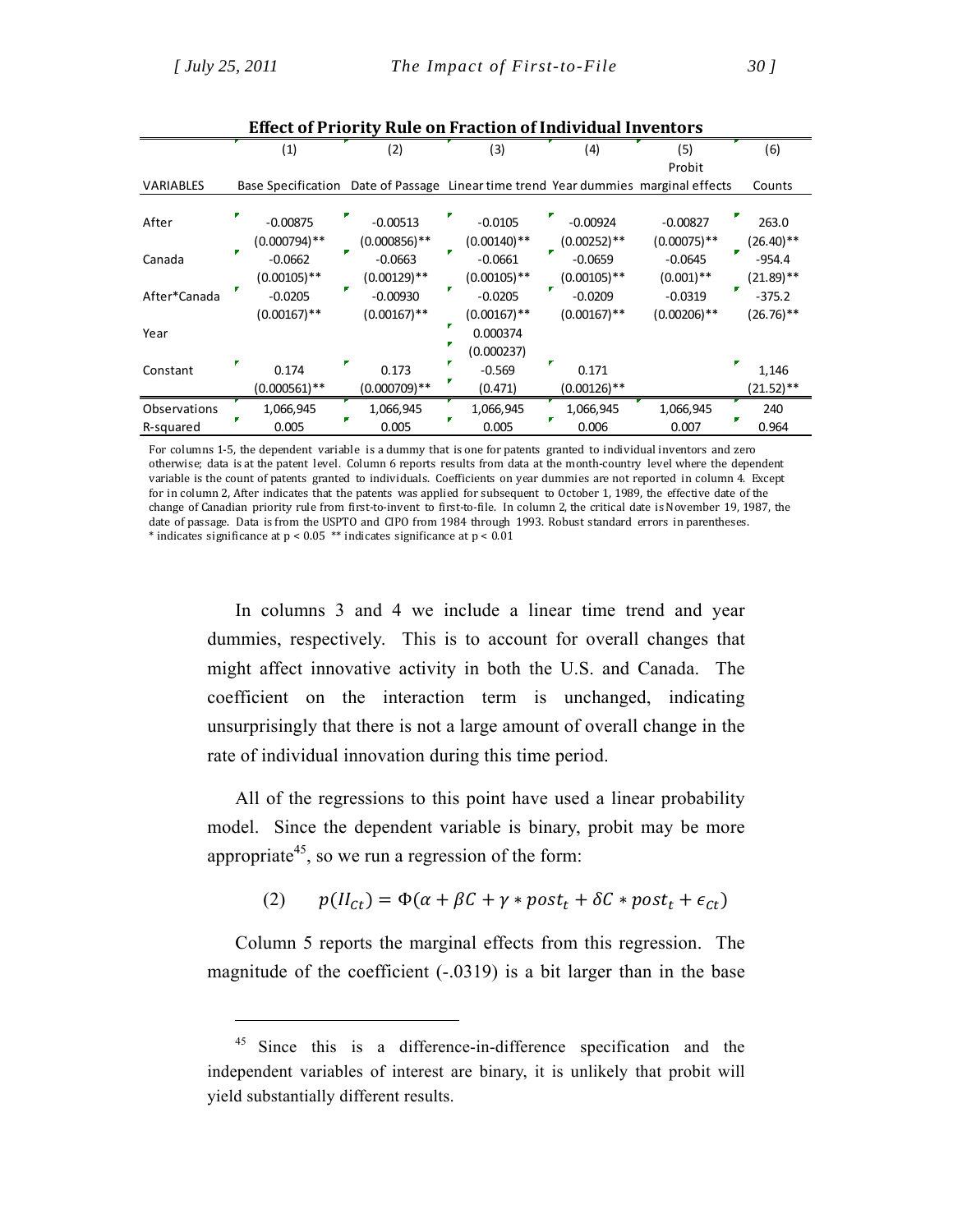specification, but once again there is a statistically significant negative effect of the law change on individual inventor representation.

In column 6 we report results from a regression of the same form as (1) but where now  $II_{Ct}$  is the monthly count of patents granted to individual inventors. The result is consistent with the other specifications: there is a substantial negative impact of the law change on patents granted to individual inventors, yielding 375 fewer of them per month.

We next explore potential heterogeneity in the impact of the effect by country of inventor. If individual inventors are more likely to patent in their home country, then we would expect to see a bigger impact of the Canadian law change on Canadian inventors, relative to American or other inventors. Table 7 reports results from this analysis.

|                  | (1)           | (2)             | (3)                 |
|------------------|---------------|-----------------|---------------------|
| <b>VARIABLES</b> | Canada        | U.S.            | All other countries |
|                  |               |                 |                     |
| After            | 0.00120       | $-0.0122$       | $-0.0124$           |
|                  | (0.00721)     | $(0.00122)$ **  | $(0.000884)$ **     |
| Canada           | 0.0177        | $-0.144$        | $-0.0138$           |
|                  | $(0.00730)*$  | $(0.00147)$ **  | $(0.00132)$ **      |
| After*Canada     | $-0.0522$     | $-0.0134$       | $-0.0244$           |
|                  | $(0.0114)$ ** | $(0.00235)$ **  | $(0.00195)$ **      |
| Constant         | 0.364         | 0.238           | 0.0913              |
|                  | $(0.00510)**$ | $(0.000872)$ ** | $(0.000631)$ **     |
| Observations     | 30,749        | 561,839         | 474,357             |
| R-squared        | 0.001         | Γ<br>0.017      | 0.002               |

## **Variation in Effect by Country of Inventor**

Each column reports results of a separate regression by country of inventor. Dependent variable is a dummy that is one for patents granted to individual inventors and zero otherwise; data is at the patent level. After indicates that the patents was applied for subsequent to October 1, 1989, the effective date of the change of Canadian priority rule from first-to-invent to first-to-file. Data is from the USPTO and CIPO from 1984 through 1993. Robust standard errors in parentheses.

\* indicates significance at  $p < 0.05$  \*\* indicates significance at  $p < 0.01$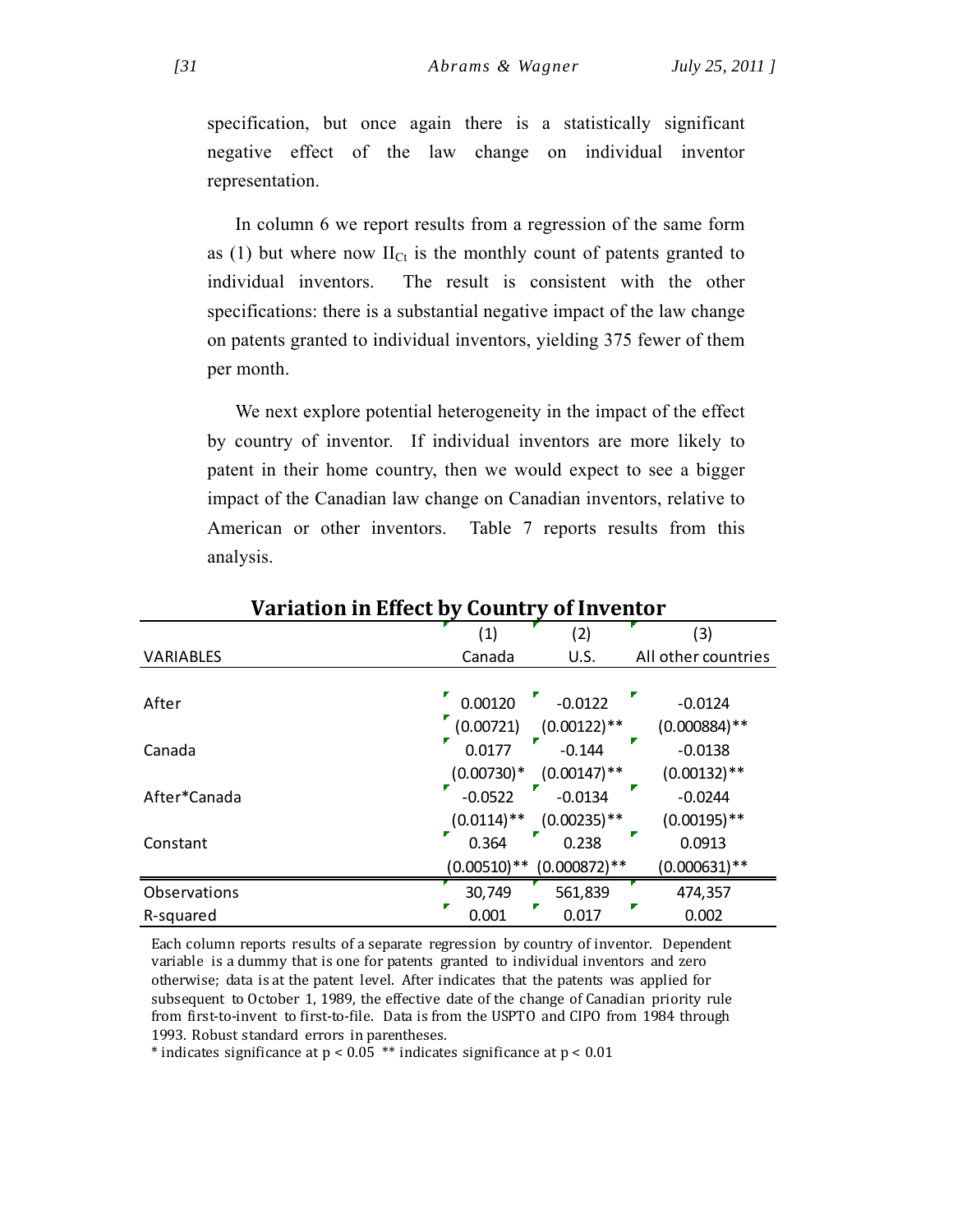Each column in the table is a separate regression run only on inventors from the specified country. In all cases, there is a statistically significant decline in individual inventor representation following the Canadian law change. However, as expected, the magnitude of the decline is far larger for Canadian inventors: -.0522, compared to -.0134 for Americans and -.0244 for all others. This should come as no surprise that individual inventors in Canada are most affected by the Canadian law change. The decline in the fraction of individual inventors among other nationalities indicates that Canadian law changes can still have a potential affect among those individuals considering patenting in that country. <sup>46</sup> Together, the empirical results indicate a statistically significant and substantial reduction in patents granted to individual inventors subsequent to the Canadian law change.

## *C. Limitations and Possible Problems with Our Analysis*

Although we believe we have identified — at least tentatively — a substantial effect on individual inventors as a result of the shift to a first-to-file rule, we have considered several possible confounding factors and limits to the conclusions that we can draw from our analysis. Although we don't believe that any of these undermine our basic conclusion, we address them below.

## 1. The Contemporaneous Patent Term Change

 $\overline{a}$ 

Along with the change to the first-to-file system, Canada changed the patent term with the law implemented in 1989. The patent term had been 17 years from grant date, and became 20 years from application date. This change could potentially impact the fraction of

 $46$  There are alternative explanations as well, which we discuss further in the next section.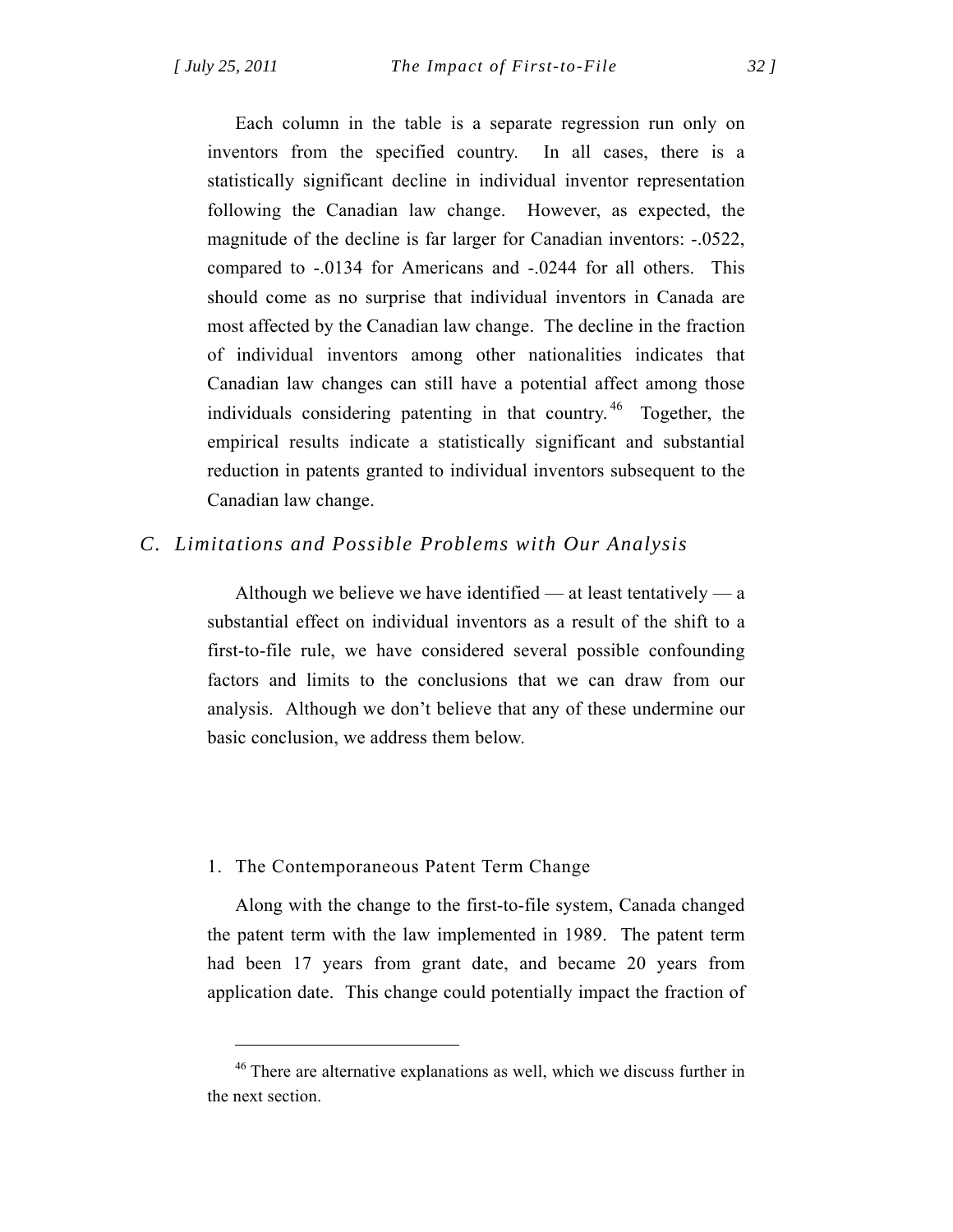individual inventors granted patents, and therefore explain the results we find, rather than the patent priority system. When the U.S. made the same change in patent term the net effect was an increase in patenting47, so one might think this could not account for the decline in the rate of individual patenting observed here. But as Figures 5 and 6 make clear, the processing time in Canada is substantially longer than in the U.S. Prior to the Canadian law change the processing time was about 51 months in Canada versus 22 in the U.S. Thus the net effect of the change in patent term is to decrease the effective duration of patent protection and thus decrease the incentive to patent.



### *Figure 5*

<sup>47</sup> See Abrams (2009) UPenn Law Review.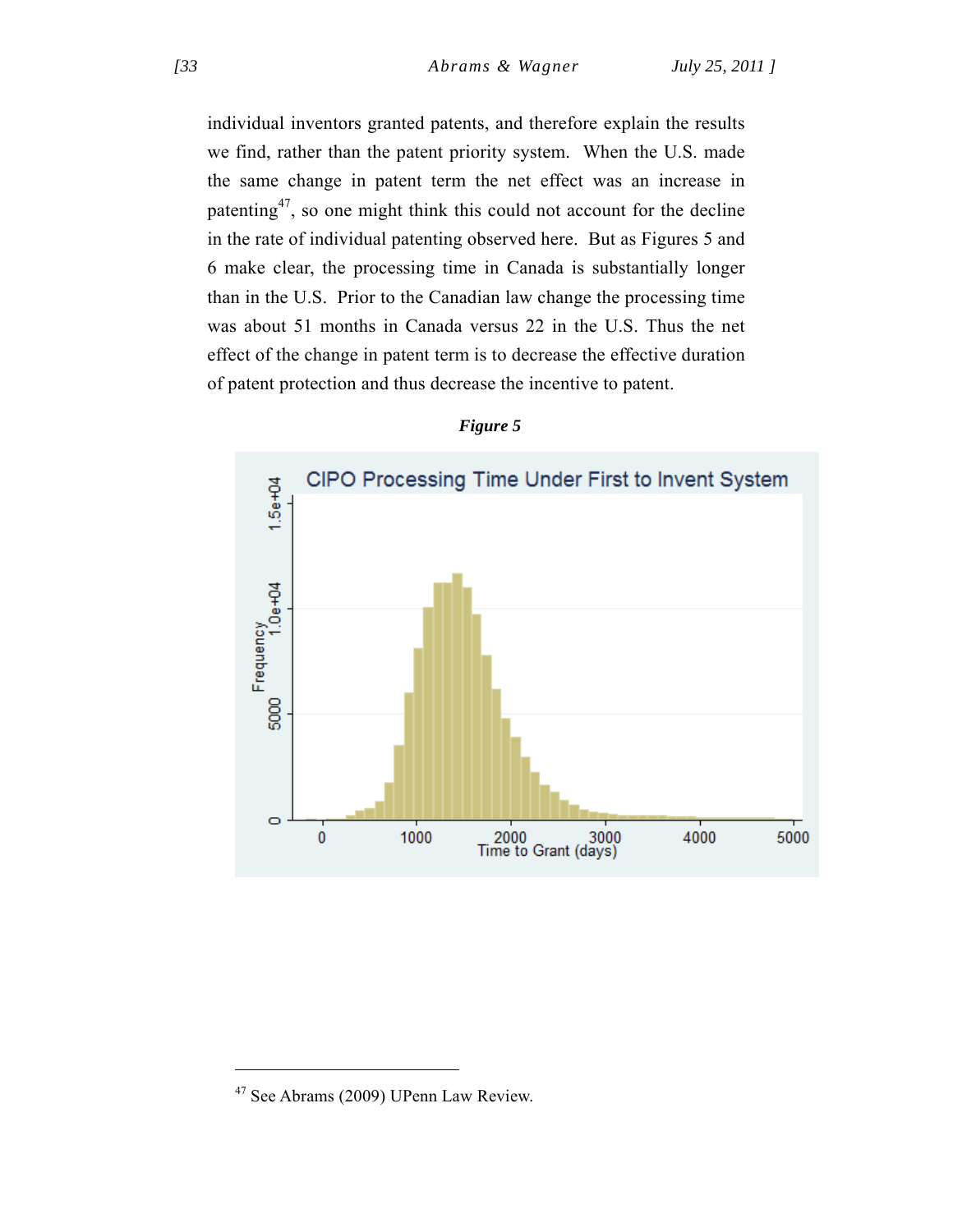$\overline{a}$ 







However this decreased incentive to patent should affect both businesses and individuals, and it is not clear why the effect would be stronger on individual inventors. If anything, individuals tend to have higher discount rates, and thus a decrease in duration should make a smaller impact on their decision to innovate relative to businesses.

Besides the direct effect on the incentive to innovate, the change in processing time could also have heterogeneous effects by patent class.48 It could be the case that those classes that receive the greatest decrease in effective patent protection are also those with the greatest proportion of individual inventors. There is no a priori reason to expect this correlation, but we plan to investigate it in further work.

<sup>48</sup> See Abrams (2009) for an investigation of this in the U.S. context.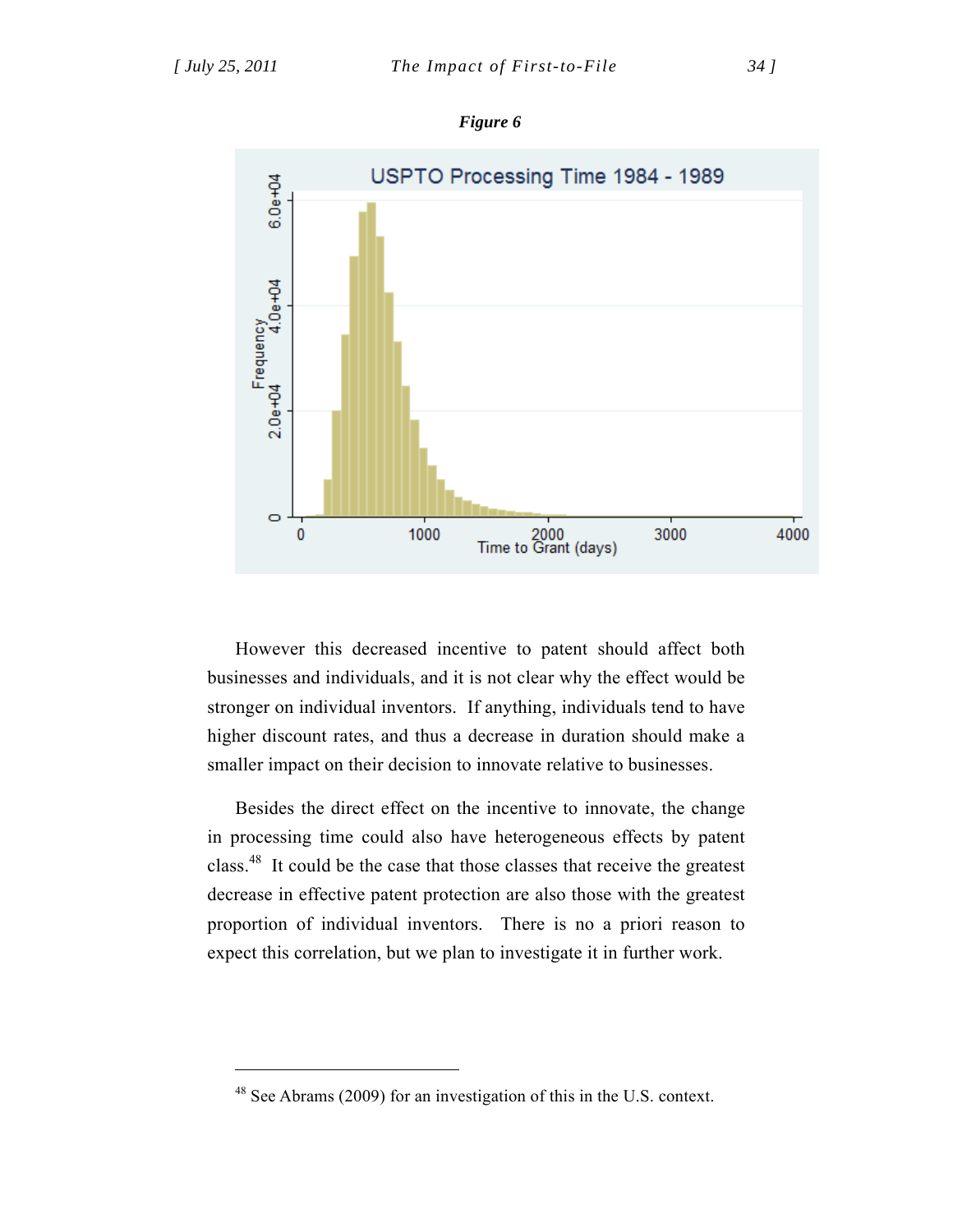## 2. The Introduction of Maintenance Fees

As noted in Section II above, one of the legal changes in Canada introduced in 1989 (in the same patent reform bill as the shift to firstto-file) was the introduction of maintenance fees, for both applicants and patent grantees.<sup>49</sup> In general, these fees require applicants (or grantees) to pay annually to maintain their application or their patent rights.<sup>50</sup> One possible concern is that the introduction of these fees might reduce patenting behavior, especially for individual inventors. We think this is unlikely for several reasons. First, the amount of fees is small relative to the total costs of filing a patent for most applicants. We find that the median processing time (i.e. the time in the patent office) for patents filed after October 1, 1989 is 3044 days (or about eight years). For individual inventors, this time was shorter, at 2274 days. Under the fee schedule, the maintenance fees would have thus added \$500 — or \$250 for individual inventors — to the total cost of seeking a patent. However, other fees were reduced at the same time — for example, the "final fee" (due upon grant) dropped from \$350 to \$150 for small entities, thus almost balancing the impact of the new maintenance fees.<sup>51</sup>

 $50$  The annual fee schedule, which has apparently remained unchanged since 1989, is as follows:

| Years $2, 3, 4$          | \$100 |
|--------------------------|-------|
| Years 5, 6, 7, 8, 9      | \$200 |
| Years 10, 11, 12, 13, 14 | \$250 |
| Years 15, 16, 17, 18, 19 | \$450 |

Note that small entities (including individual inventors) pay 50 percent of the listed fees.

 $51$  [cite fee schedule]

<sup>49</sup> An Act to Amend the Patent Act and to Provide for Certain Matters in Relation Thereto, R.S.C. 1985 ( $3<sup>rd</sup>$  Supp), c. 33, s. 16.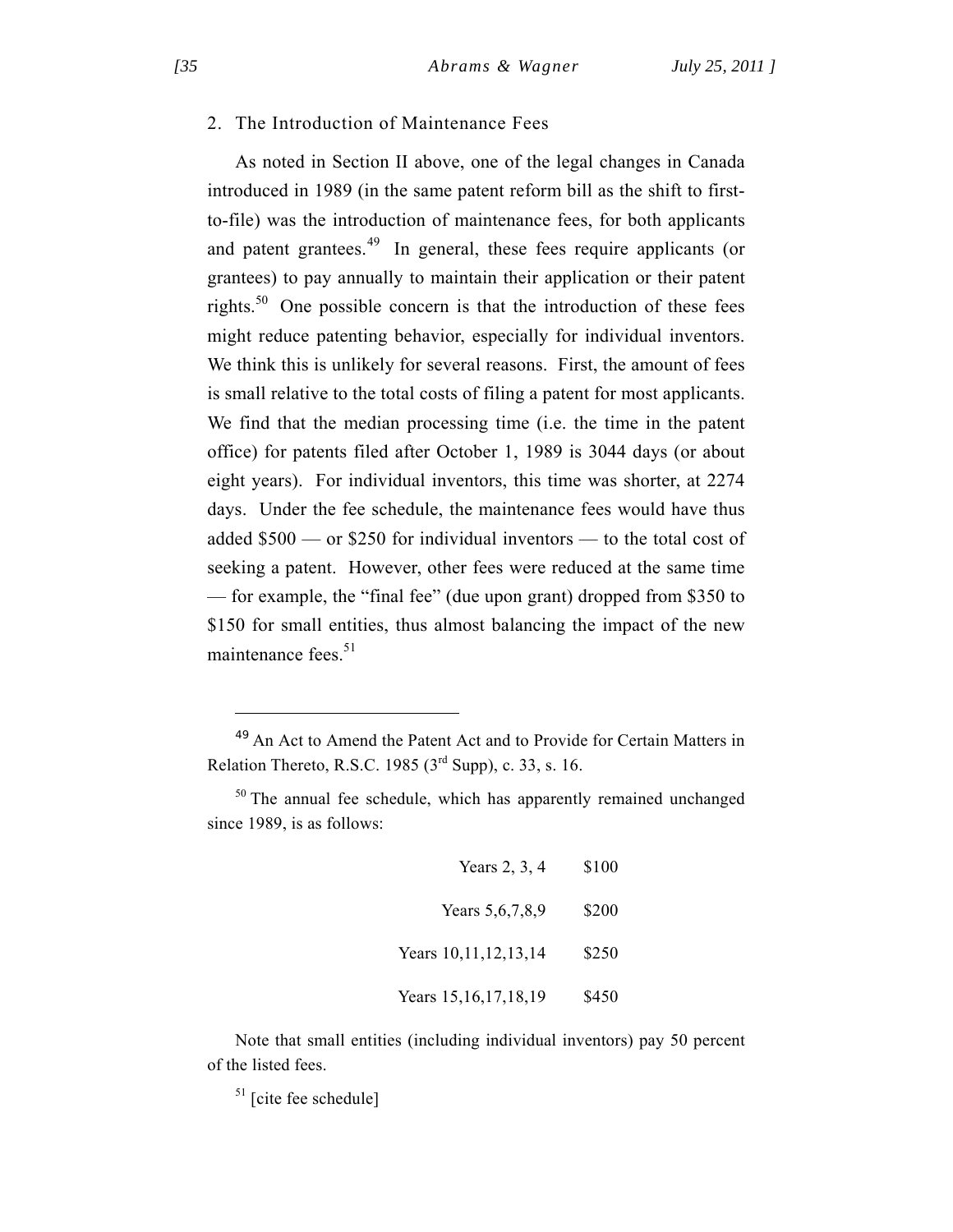More fundamentally, we think that patent office fees, including maintenance fees, are a relatively small portion of overall patenting costs, which typically averages about \$10,000 - \$15,000 for a patent of average complexity.52 (Attorney and agent fees make up the bulk of this cost, though some applications will also incur significant fees if prior art searches are conducted.) Thus, a shift in patent office fees, on the order of \$300, should not have substantial impact on the propensity for inventors to patent their inventions.<sup>53</sup>

## **CONCLUSION**

The US is currently considering a switch from it's unique (in the world) first-to-invent patent priority system to a first-to-file system, in part to align the US patent law with the rest of the world. In this study, we have attempted to bring the first empirical evidence to bear on a critical policy question related to this change: will a first-to-file system have disproportionate impact on individual inventors and small business? We find, at least on a tentative basis, that the replacement of a very similar first-to-invent system with a first-to-file system in Canada has resulted in a small but significant decline in the number of patents sought by individual inventors. In short, at least some of the critics appear to be correct — the current first-to-invent system in the US is more favorable to individual inventors than the alternative.

<sup>52 [</sup>cites] AIPLA Annual Reports

<sup>&</sup>lt;sup>53</sup> There are other reasons to doubt the effect of patent fees on patent filings generally. For one thing, a national patent office has a monopoly on the ability to grant patent rights. For another, the substitutes for patent protection – secrecy or unprotected disclosure — are seriously imperfect substitutes for the rights granted by a patent.